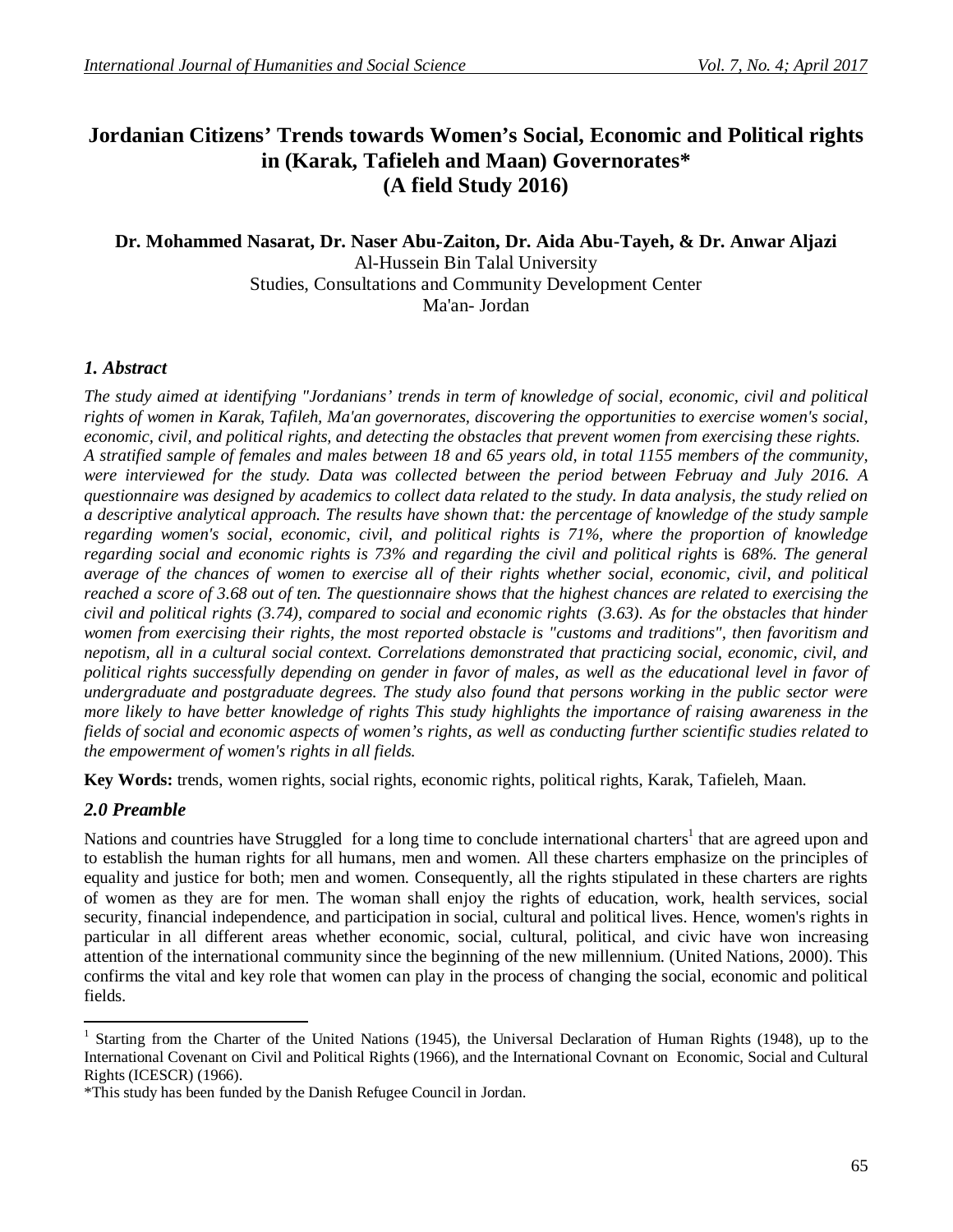Long decades have passed since the issuance of the international laws and legislations, and the provisions stipulated therein, which assures the social, economic, civil, and political rights for women (UN, 1979). However, the reality for many women today still sees shortfalls in women's rights and their enjoyment of these rights. Most international reports, including the World Bank reports, confirm that: in many countries, women are still lacking the fundamental rights of work, education, public participation, and independency of owning lands, managing property and business, and they still have less control over production and resources. (World Bank, 2012).

As for women's rights at the local level, Jordan was keen to ratify and approve everything that supports women's rights, through ratifying and signing international conventions and treaties on women, notably the "Convention on the Elimination of All Forms of Discrimination against Women" in 1992, and participating in the Arab and international women's conferences. Jordan has participated in the international Conference on population, which was held in Cairo in 1994's and the fourth conference held in (Beijing) in 1995, which was held to assess the commitment of countries in the advancement of women, and to highlight their role from a "gender" perspective. (National Committee for Women's Affairs, 1998).

Jordan is directed towards ensuring the empowerment of Jordanian women to become able to exercise their rights and perform their duties in line with the principles of **Jordanian constitution**, which stated in Article 6 thereof the full equality of all Jordanian citizens in rights, duties and equal opportunities.

In the past decades, the Jordanian society has witnessed significant economic, social, and political transformations, in response to the recommendations of international conferences and global trends on the participation of women and enhancing their role. Consequently, the participation of women in public, economic, social, and political sectors increased. (National Committee for Women's Affairs, 2011).

In the same direction, and due to Jordan's interest to activate the participation of women in all fields, The Jordanian National Commission for Women has been established in 1992, to form the official reference for the advancement of the reality and situation of Jordanian women. It began to institutionalize its work by launching a national strategy in 1996, which aims to raise awareness and knowledge with respect to the various axis and areas related to empowering women socially, legally, politically, and economically. (www.women.jo).

### *3.0 The Objective of the Study*

In accordance with the Jordanian Constitution, Jordanian women enjoy all social, economic, civil and political rights and privileges, and with the Jordanian Feminist Movement efforts which lasted for more than half a century in working on gaining women's rights on the principle of justice and equality, Jordanian women were able to achieve some social, economic and political gains. However, the official figures and statistics show that there are indicators that link women to issues of poverty, illiteracy, unemployment, and the low level of public participation compared with men which leads us to say that there was some deficiency in the levels of gaining women's rights. With regard to the situation of women in the southern governorates of Jordan, the indicators refer to less employment, education, health and participation in the public life than their counterparts at a national level. Thus, further decline in the capacity of women to contribute to positive social and economic changes in this region.

Hereafter, there is a growing awareness to comprehend that women do not enjoy their rights equally as men based on the principles of efficiency and capacity, which results in discrimination, violence, and exclusion issues, and the low level of their role in making a social, economic and political change.

In light of the above, the main research question of the study, is: What are the trends of Jordanian citizens towards women's social, economic, civil and political rights in the three Jordanian governorates; Karak, Tafileh and Maan? The following sub-questions arise:

- I. What is the extent of the communities' knowledge of women social, economic, civil, and political rights in Karak, Tafieleh and Maan governorates?
- II. From the perspective of the citizens of Karak, Tafieleh and Maan governorates, to what extend do women practice social, economic, civil and political rights?
- III. From the perspective of the citizens of Karak, Tafieleh and Maan governorates, what are the obstacles that prohibit the woman from practicing her social, economic, civil and political rights?
- IV. Are there significant statistical differences in the extent of women's knowledge and practice of their social, economic, civil, and political rights according to gender, level of education and nature of work variables in Karak, Tafileh and Maan governorates?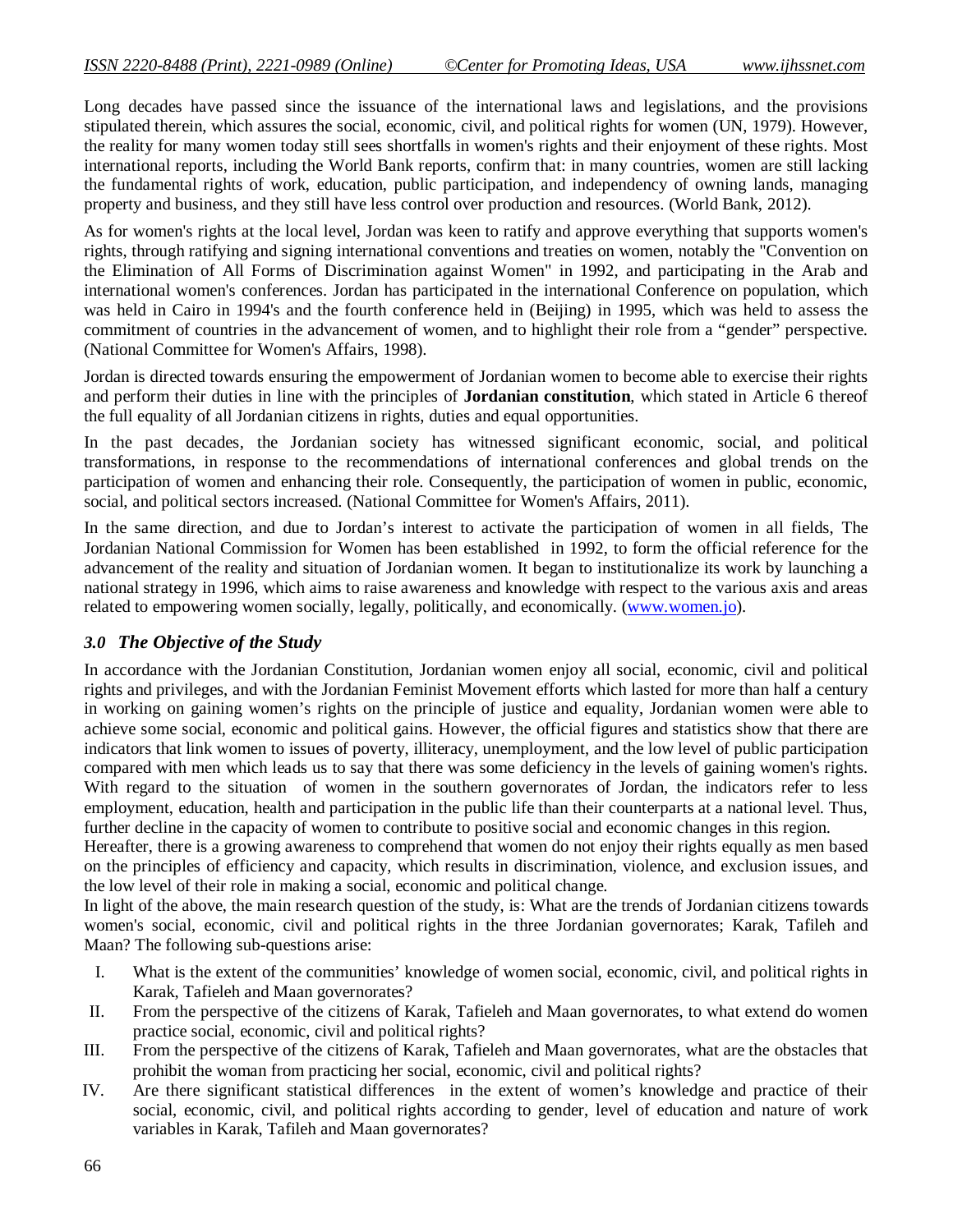## **3.1 Specific objectives of the Study**

- I. Recognizing the extent of citizens' knowledge of women's social, economic, civil and political rights in Karak, Tafileh and Maan governorates.
- II. Detecting the opportunities of practicing the social, economic and political rights of women from the perspective of the citizens of Karak, Tafileh and Maan governorates.
- **III.** Recognizing the obstacles that prohibit women from practicing their social, economic, civil and political rights from the perspective of the citizens of Karak, Tafileh and Maan governorates.
- **IV.** Recognizing the extent of women's knowledge and practice of their social, economic, civil, and political rights based on gender, level of education and nature of work according to the citizens of Karak, Tafileh and Maan governorates.

### **3.2 Significance of the study**

According to the estimations of the General Statistics Department of 2015, women constitute 48% of the Jordanian population. In other words, women represent half of the human force that benefits the process of sustainable development. **The significance of the current study is demonstrated bythe following considerations:**

I. Lack of scientific and academic studies that tackle the issue of women's rights in the southern governorates of Jordan.

### **This study aims to:**

- II. Be the first of its kind that tackles gender studies and specializes in women issues in the southern governorates of Jordan.
- III. Provide fundamental information about the extent of knowledge and practice of economic, social, civil and political rights of women in Karak, Tafileh and Maan governorates.
- IV. Use the results of this study in future scientific studies that would tackle issues and subjects related to women in the southern governorates.
- V. Contribute to the decision makers and women's rights activists in formulating ideas and developing recommendations for awareness and training programs to empower women to gain their rights in Karak, Tafileh and Maan governorates.
- VI. Provide a scientific tool that could be used in upcoming studies.

## *4.0 Theoretical and Procedural Concepts*

### **Definitions**

**The trend**: this concept is defined the dictionary of modern sociology as (Alomar 2000: 124): "a relatively stable beliefs and ideas that are concerned with topics and results related to the evolution of things and the public evolution."

Procedurally , the trend can be defined in this study as: a set of ideas, beliefs and knowledge that contains positive or negative evaluations among the citizens in the governorates of Karak, Tafileh and Ma'an about their attitude towards women's social, economic, civil and political rights.

#### **Economic, Social, Civil and Political Rights**

The human rights system, in addition to the Universal Declaration of Human Rights which was adopted by the United Nations' General Assembly in 1948, contained two complementary covenants to what is called the international charter for human rights, namely; the Special Economic, Social, and Cultural Rights Charter (ICESCR), and the Civil and Political Rights Charter. Both were endorsed by the United Nations General Assembly in 1966 and entered into force in 1976. The declaration contains a preamble and (30) Articles, and between (Article 4 to Article 21) the civil and political rights are stated. Among the most prominent rights guaranteed by the Covenant in this regard: the right of everyone to have a legal personality, equality before the law, the right to protection, fair judiciary, freedom of movement, enjoyment of a citizenship, the right to property and freedom of thought, marriage within the legal conditions, freedom of assembly and the formation of associations, and to have equal access to public jobs' opportunities.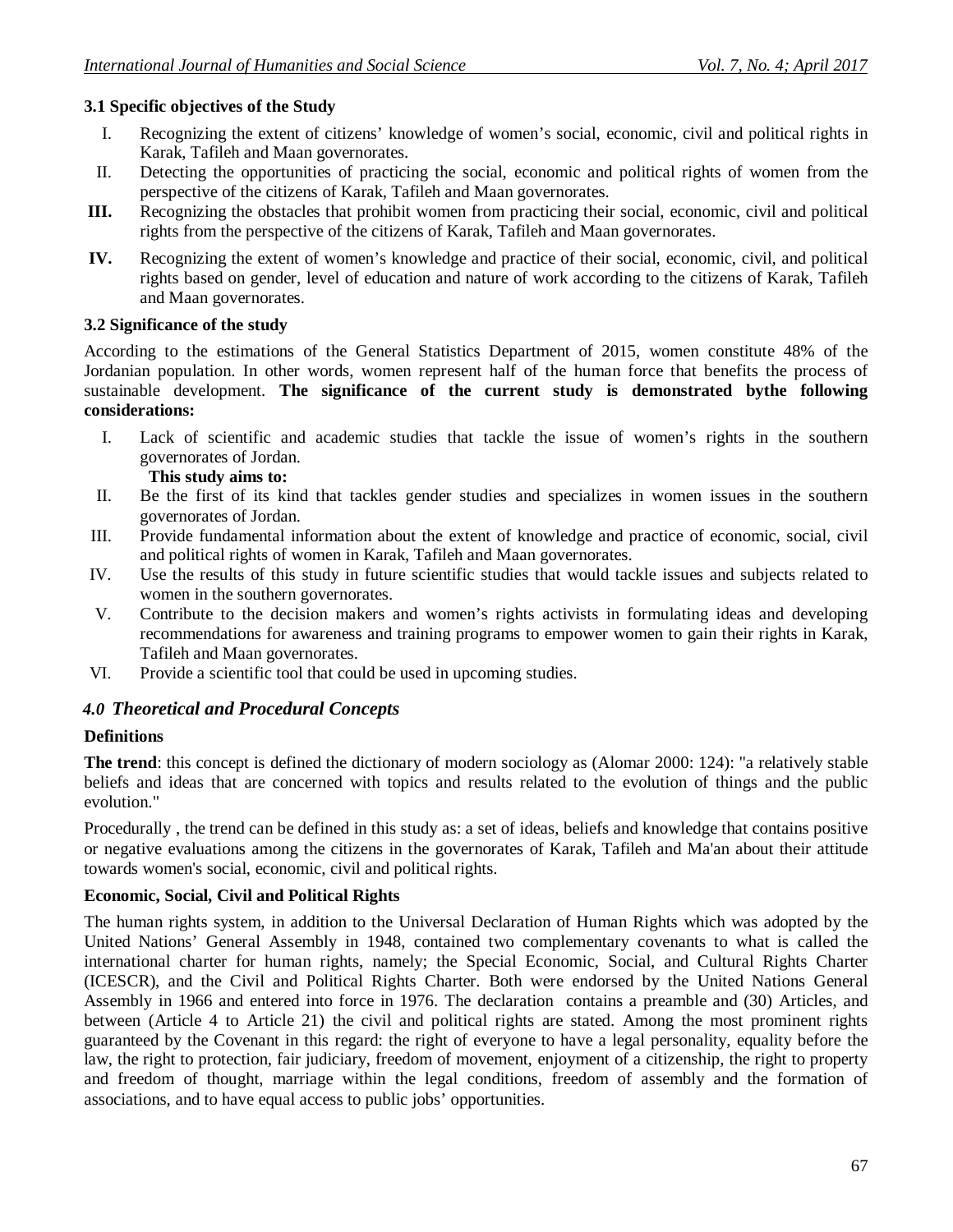While the economic and social rights were provided between (Article 22 to Article 27), including the right to education, the right to work, enjoy fair conditions of work, the right to form and join unions, the right to social security, the right to maternity and childhood protection, the right to adequate standard of living, including the right to food, clothing and housing, and the right to the highest attainable standard of health. (Qatran, 2004).

The Jordanian Constitution has provided the constitutional and legislative guarantees of social, economic, civil and political rights, as contained in Chapter 2 within Articles (5-23) under the title of "Jordanian rights and duties". It also included the public rights and freedoms, namely: equal rights to education, work, forming associations, political parties, unions and labor unions, personal liberties, freedom of opinion and expression and freedom to perform religious rituals and beliefs. These 18 articles are in line with the principles of the Universal Declaration of human rights.

In developing the tool, this study relied on the legal content of social, economic, civil and political rights, contained in international covenants that Jordan has endorsed, and in the texts of the Constitution as it is the main legal document that defines the rights and duties of citizens. Such documents shall have a real impact on women's quality of life and the degree of enjoyment of these rights.

#### **The current study identified these rights procedurally as follows**

**Economic rights**: "rights of economic interest, such as the right to own a property, the right to dispose funds and properties whether buying, selling and mortgage, the right to possess, use, manage and supervise properties, and the freedom of investment and production."

**Social rights**: "the rights of social interest, such as the right of education, inheritance, the right to set conditions in the marriage contract, the expense of the husband on his wife, and the right of women to access health care as stated in the Jordanian Personal Status Law."

**Political Rights:** determined by the political participation of women, such as the right to form associations and political parties, and the right to run as a candidate and to vote in the general elections of Jordan.

#### *5.0 Literature Review*

#### **5.1 The Theoretical Framework and Previous Studies**

#### **5.1.1 Feminist Trends**

Feminist trends focused on the issue of equality and equity between men and women, but the historical accumulation of the evolution of feminism detected variations in the interpretation of gender inequality, where the classical movement that began during the nineteenth century addressed the vast differences between the position of men and women in terms of the biological differences between them, i.e. the difference in the (gender), and the difference of the distribution of roles and division of work between men and women. The roles and functions of women were abridged and limited to domestic work and childcare, and accordingly those differences became the primarily reason behind the unfair treatment received by women in society. While the contemporary feminist movement that has evolved since the mid-sixties went beyond the biological differences, and attributed a large part of the observed differences between the position of men and women to the socialization (social upbringing). (Bhavnani, 2001)

#### **The feminism ideology contains three main trends, namely**

#### **Liberal Feminism Trend (individual)**

The liberal trend in the feminism theory focuses on the beliefs brought by the enlightenment era, which calls for rational, believing that women and men enjoy the same mental abilities; education is a way of creating a positive change in the society, and believing in the principle of natural rights. Based on this, as long as men and women are identical in terms of their natural existence, then the rights should be extended to include both genders, which is the basic hypothesis of this trend. (Lorber 1998). The feminist liberal trend was represented in calling for civil rights and policies in the context of a society that is based on granting males more freedom and democracy. Indeed, this trend has made significant progress during the nineteenth century, especially in matters relating to the right to education, divorce laws and the right of childcare in many countries in Europe and America. (Bhavnani, 2001). The primary objective in the feminism liberal trend is calling for civil and political rights of women in the context of the societies that grant males all the rights and deprive females of many of those rights. (Gamble, 2002).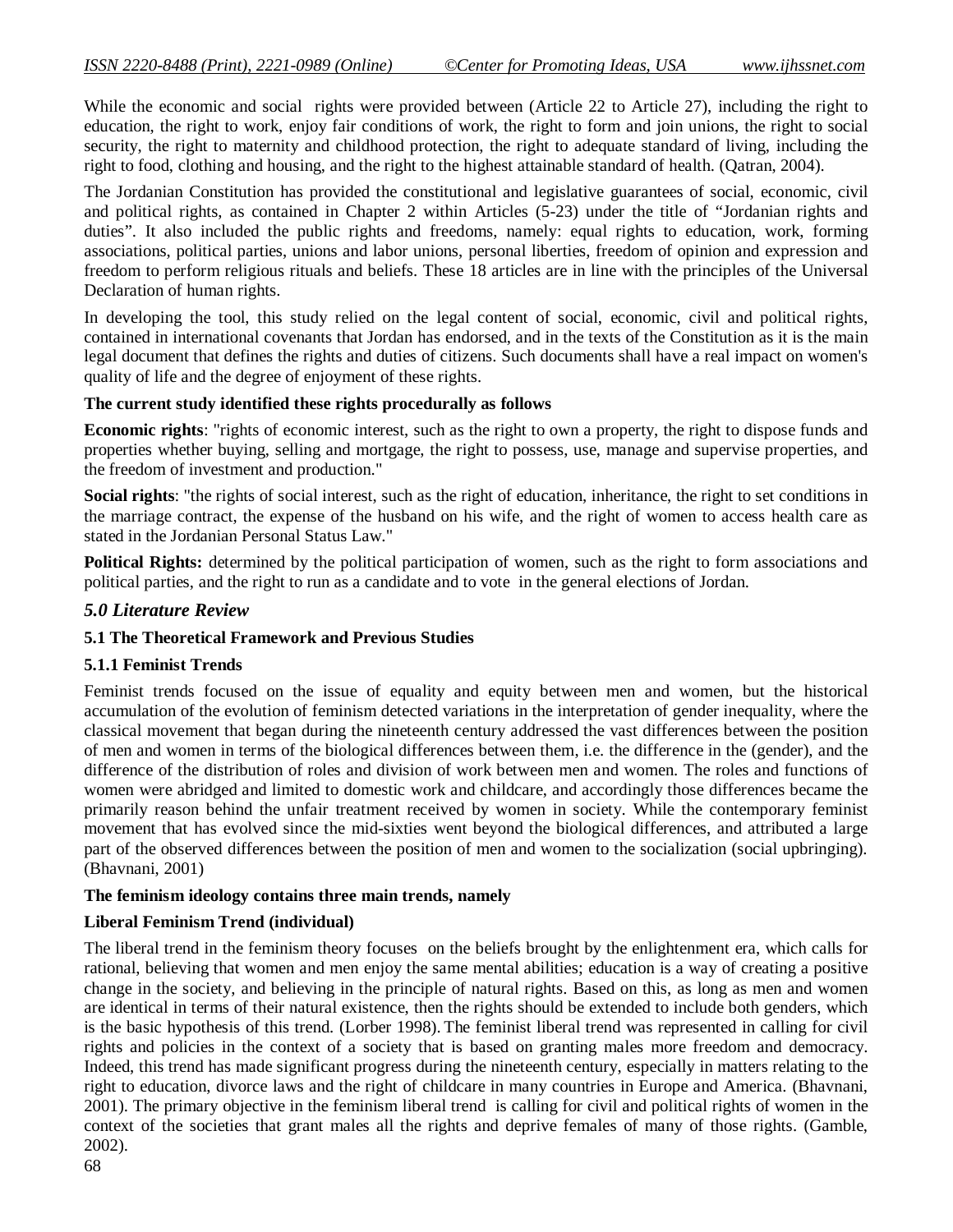## **Socialist or Marxist Feminism Trend**

The Marxist or Socialist Feminism Theory is based on the injustices faced by women in terms of two important things: First, dependence on men and second their exploitation as a cheap source within the capitalism labor force. (Lorber, 1998). This trend discusses the injustice a woman experience because of her exposure to many forms of exploitation, whether at her family's household when she's a daughter in the pre-marriage phase, or later in her husband's house, through accessing bad job opportunities in the labor market with a very low income, exactly like many poor men who do not get the income that commensurate with their work efforts. (Robin, et al, 2008).

In contrast to the Liberal Feminism, the Marxist Socialism feminism is trying to change the unfair conditions faced by women through changing the foundations of exploitation; which means that the Socialism Feminism is not only seeking to improve the conditions of women, but also seeking to get rid of the political, economic and social regimes that perpetuate the causes of women's exploitation. (Hurst, 2001).

According to the analysis of Marxism and Socialism Feminism, the exploitation women suffer from is at both; their homes and the labor market is the main source of gender-based disparities. In connection with this, there are two parallel institutions working together to grant men and women equal lives. The first is represented by the economy in terms of capitalism, and the second is represented by the family where the rule of paternal attitudes dominates. Under capitalism and its economic orientations, the parental structure plays an important role in the continuity of the structure of exploitation against women. The relationship between the capitalism and paternal structure is mutual in which each party contributes to strengthening and supporting the other. (Chafetz, 1997).

#### **Radical Feminism Trend**

This trend that emerged in the late sixties and early seventies of the last century, includes the latest issues of the contemporary feminism trend. The supporters of this trend tend to develop new forms of the socialist ideology. The supporters of the Radical Feminism Trend do not call only for equality between genders but for the submission of men to women. The views of its supporters include a lot of hostility and hater to men as they represent a category full of unjust. However, the radical movement did not pledge to wipe out injustice or eliminate this category, but it pledged to eliminate injustice resulting from the distinction between gender roles in society. (Jenning, 1998).

A distinction could be made between two ideologies of the Radical Feminism; the first ideology believes that the weak role of women results from the parental authority, through limiting and dividing the role of women to housework and childcare, in this regard, women will continue to play this role as long as they will keep on giving birth to children. Whereas, the second ideology in this trend, believes that the biological composition of the woman is not wrong in itself, but the prevailing traditions and culture. Thus, the cultural and educational role of women is what defines her roles and status in society. (Chavetz 1997).

The supporters of the Radical Feminism Trend gave attention to theories and issues of gender and class in relation to domestic work. They have looked at women in economic and political terms, as a class or kind to practice violence on in the society. Few radicals attributed the oppression and injustice practiced on women to the biological differences such as the socialists, while it is viewed by the majority of radicals as a social structure associated with the existence of capitalism. (England, 1993).

It can be concluded that although there is a difference in women's trends in terms of the interpretation and analysis of the status and role of women in the society, but there is a shared consistency among all in terms of considering the inequality faced by women a result of the social, cultural and institutional structure of the society, which is directly biased towards men, and is granting them more power and authority, while, in contrast, it is depriving women of many of their rights.

### **5.1.2 The Roles of Social Gender: Constructional Background**

The concept of gender refers to the expectations culturally established about male and female roles, this concept distinguishes between socially formulated aspects and the biological or sexual aspects. Contrary to the biological or sexual aspect, the existing gender-based roles can change with time, with a relative speed sometimes, even if some aspects of these roles are rooted in the biological differences between the sexes. Considering the respect given to specific religious and cultural traditions which justify the differentiated roles among genders and the expected male and female acts, the change in the gender system faces sometimes considerable opposition. (Ayachi, 2008).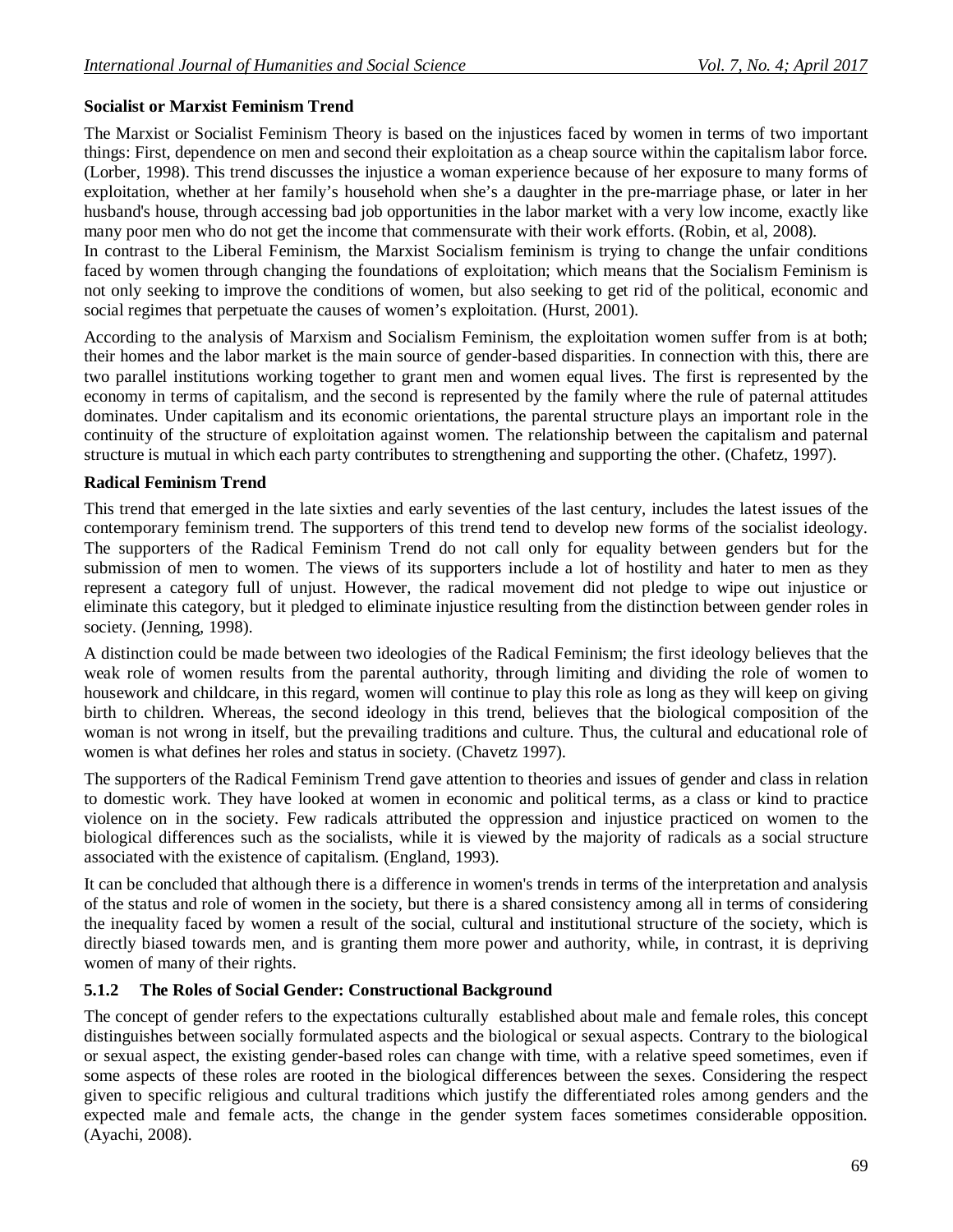Regardless of the relative differences in terms of growth and complexity and the technical and economic advancements, most of the human communities have identified specific roles for each, men and women. The males are given special roles within the family represented in a particular type of power distribution and practicing authority inside the system of the family. Men have gained the strongest authority of decision making and managing the affairs of families. Whereas, the role and position of a woman dropped back after the settlement of communities after she was the dominant factor! This resulted from the reduction in the need for extra hand workers outside the home due to the developments in the technical fields of work and production, which raised the cost-effectiveness of the work of men, making them dispense the work of women. Thus, women stayed at home to supervise it, organize it and take care of children and up bring them.

Also, human communities were known to have the paternal family pattern regardless of their cultural, social and historical differences. This pattern is devoted to the distribution of power, referred to earlier, where the father occupies the central position in the construction of the family and monopolizes the authority and power over the life of the whole family and their future. This pattern is more or less do exist, although it encountered numerous varying changes under the influence of revolution and development factors and the spread of education and awareness growth. Hence, the construction of power based on the distribution of work and roles on the basis of gender with the emergence of stable communities became a prevalent social and institutional pattern reproduced through societal norms, values and traditions upon which the paternal family pattern is based. (Ayachi, 2008).

Based on the above, the roles of gender are framed and identified largely by socialization. It is dictated to children since the early years of their lives where they are trained on the basic principles of their future roles. This occurs either in a formal and organized structure that takes an institutionalized form through the learning process (in the family and the school) most likely in the conservative communities, or informally through (the reincarnation of roles and imitating adults in play groups). (Doyle, 1985).

According to these dominant stereotypes, it is compulsory for the woman to marry and have children if she aspires to achieve her role as a female, because this is the main role identified socially for her in most human cultures, with relative differences and limited variations in form and not in substance. In light of the distribution of work based on gender, the woman finds herself confronting two roles, and this is a rule that is still valid despite the passage of time and the enormous changes that faced the paternal system. These two options are that a woman becomes a wife and then a mother which is her societal identity and the raison d'être in the light of the paternal system. (Pahl, 1989).

In the Arab situation, specifically, Hisham Sharabi presented the concept of the new paternal system as a model for the theoretical analysis that tries to detect the operation of this system, whether at the overall social infrastructure or at the level of the institutions that forms it, particularly the family. Hisham says that the new paternal system concept refers to the social, political and psychological structures that distinguish the contemporary Arab society. This concept has become an important concept of a duality theory because it reflects a hybrid social-range resulting from the transition from the traditional system to a modern system without completing the process of transformation or moving permanently. Which made contemporary Arab society seems to have a dual formula that combines the tradition and modernity without constituting any of them. (Sharabi, 1992).

Perhaps the most important characteristics of the paternal system in general are that it is based on a relationship of domination and subordination between men and women. This relationship is the backbone of the system and without it the system will lose its actual essence. The paternal society is a macho society that cannot define itself and its identity except by using this sense; accordingly, it denies the existence of women as a human with capacity and privacy and believes that women have no role other than proving the superiority of male domination. (Ayachi, 2008).

Given the changes that have occurred in the extended family and the new nuclear family due to the changes, developments, the wide spread of technology and globalization in all its forms and consequences. The modern family is a threat to the paternal pattern because of the changes that associated it in regard to the position of a woman and her social status. So, the first beneficiary of the shift from the extended family style to the modern family style is a woman, as her husband will form the only authority over her after she had been under the authority of all the men of the family\tribe. However, despite this positive change in favor of women, but it is not decisive or adequate towards the liberation of women from dependence and submission to men. (Sharabi, 1987).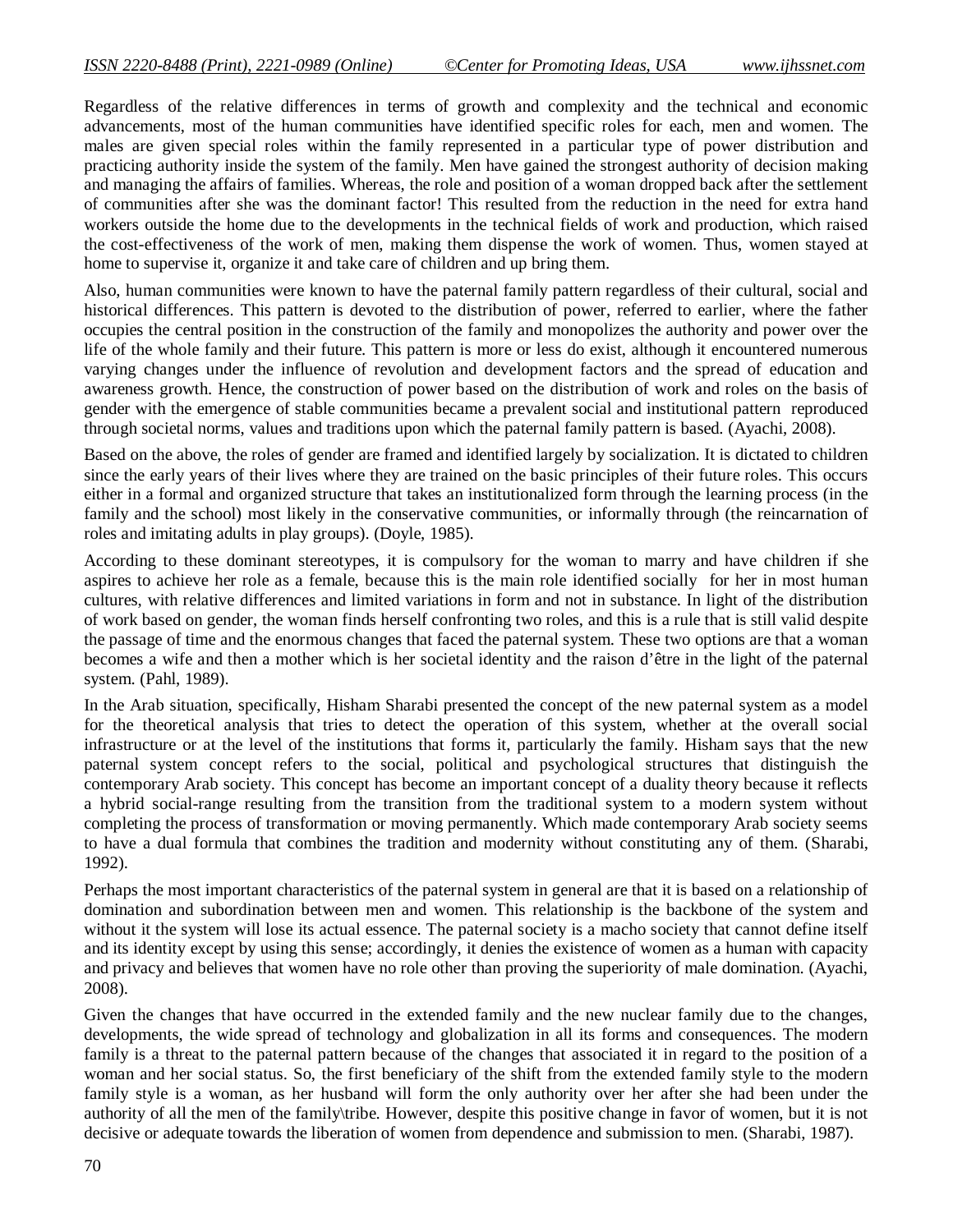As part of the changes wrought by the formation of the modern family style, some complementary steps in changing the nature of family relationships have taken place. The first step includes access of women to modern education, and the second step includes access of women to work. These two steps achieved victory to women in two critical areas: the modern education abolishes the monopoly of men over knowledge, and thus their traditional claim to possess the absolute or only truth, while women integration in the labor market has broken the economic dependency associated with women's traditional need to a provider and a maintainer. Thus, women position is reinforced in a significant way as she undermined the control of men on two main resources in the community, namely; knowledge and wealth, which embody the opportunities to achieve independence of thought and action, or the social practice of two forms, the symbolic and materialistic. (Ayachi, 2008).

There are those who go beyond this analysis to emphasis on the importance of the shift from the extended family form as one unit for social interaction to the individuality, which means the emergence of the individual as a hub of social processes or a historical actor, the factors that helped the emergence of individuality are multiple, including: modern laws and legislation, both in the area of personal status or in the area of economic activity and employment or political activity. These legislations address the individual directly and deal with him as an independent legal entity. (Qabangi, 2004).

Social and economic policies, legislation of countries and civil legislation have opened an important gap in the prevailing structures of social relations, either those that belong to the family structure and kinship relations, or those that occurred to the overall level of the community structure. Such legislation have provided opportunities that are not adequate yet, but necessary and decisive, to launch a process of change in the areas of mobilizing and organizing the potentials and efforts of women, as well as what is available for her in other areas such as education and employment. But, ultimately, legislation expresses the balance of power and its continuing dynamism. (Ayachi, 1999).In the Jordanian case –in specific - the Jordanian society belongs to the General Arab culture, and all the Arab community characteristics and elements of social construction apply to it.

Jordan has witnessed changes over the past decades that included the social construction and the prevailing values as a result of major changes in the educational, economic and technological aspects. Particularly, such changes appeared in the pattern and functions of the family where it lost some of its traditional functions, and began to shift from the extended family form to the nuclear family form due to urbanization, education and immigration agents, and the diversity of economic activity. A clear change in the values have occurred too, such as the perception to women's education and work, reproduction and the foundations of social relations, particularly in urban and civilized areas, and the change of the standards that control behavior. (Harahsheh, 2004).

In spite of modernization, development and social change processes in the Jordanian society, the tribe is still representing a social structure (paternal - masculine), and its orientations and representation are masculine as well. (Al-Hourani, 2012). Also, the customs, traditions, inherited values and popular prevailing culture represent an important element in shaping the social profile of the Jordanian individual, considering that this system of values, customs and traditions define an individual's awareness and concepts, and form his culture and behavior. This is reflected in the traditional societies that are still in the process of social and economic transformation. (Al-Jrebei', 2008).

### **Women's Rights in Jordanian Laws and Regulations**

Jordanian laws and legislation have been keen on including special provisions to ensure women's rights. This section tackles the most prominent women's rights contained in the laws relating to employment, social security, and personal status.

### **The rights of women in the Labor Law and its amendments No. 8 for the year 1996**

The text of the Jordanian Constitution stipulated the right to work in article (23) and the importance of including the law with special provisions for working women. The most important women's rights in this law have been identified as follows:

- Ban the employment of women in hazardous industries and jobs.
- Women shall not be employed at night between seven in the evening until six in the morning, unless the nature of the woman's work permits this, such as nurses and doctors.
- The employer shall not dismiss the pregnant woman, as of the sixth month of her pregnancy.
- The employer shall not dismiss the working woman during her maternity leave.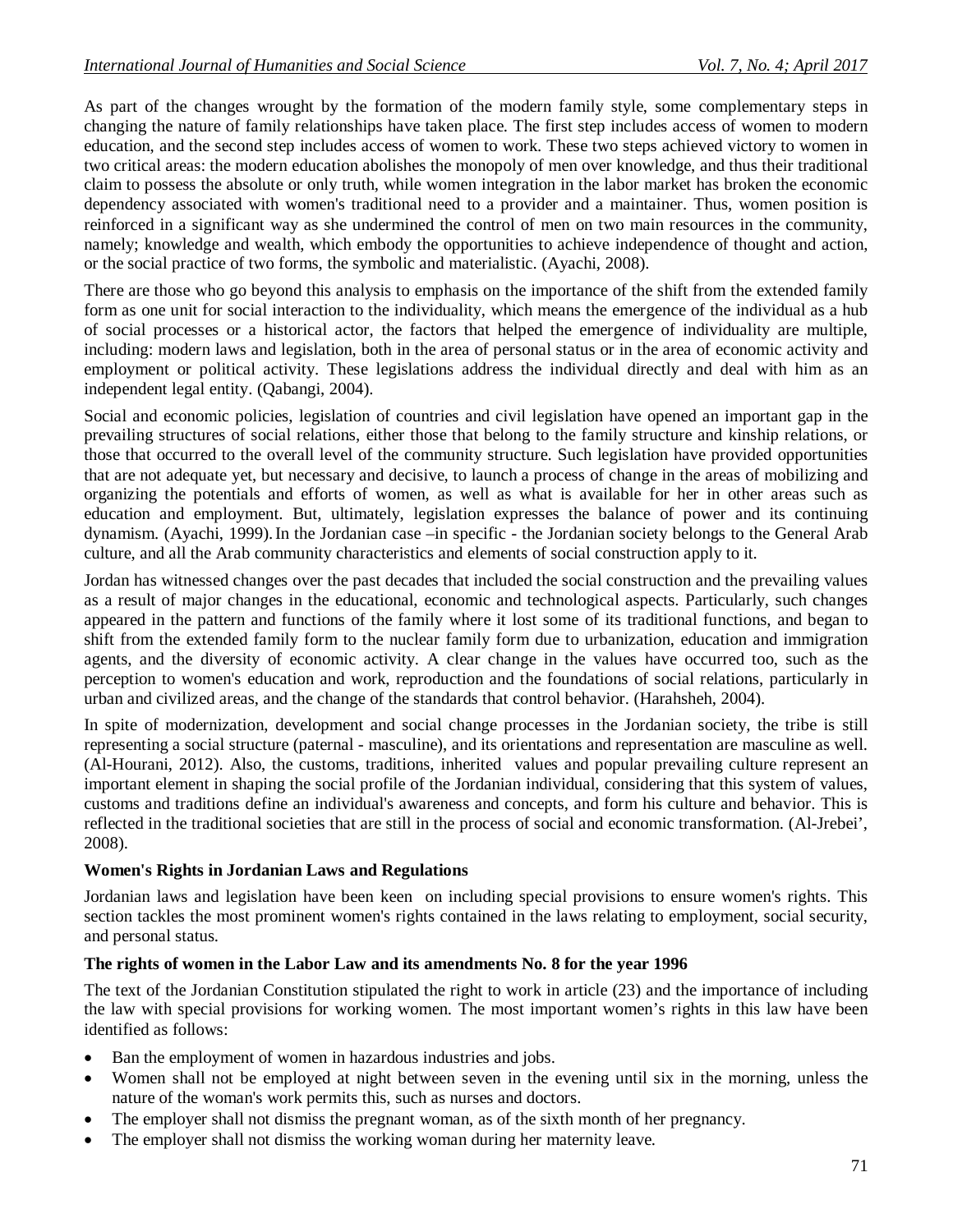- The working woman has the right to a maternity leave of ten weeks, fully paid, before and after the delivery, provided that the duration after the delivery shall not be less than six weeks.
- The women has the right to get an unpaid leave for a period that does not exceed one year, to look after her children, if she works for an enterprise employing ten or more workers, while ensuring her right to return to her work unless she gets a paid job in another enterprise.
- A working woman, after the end of her maternity leave and during one year of the date of delivery, has the right to take a lactation leave, provided that the duration shall not exceed one hour per day.
- The law enjoined the employer who employs more than twenty married women to equip a suitable place for the children of workers under the supervision of a qualified nanny, provided that their number shall not be fewer than ten under the age of four.
- The woman has the right to take an unpaid leave once and for a period not exceeding two years to accompany her husband outside the governorate or the Kingdom, also the man is entitled to take advantage of this right to accompany his wife.

### **The women rights in the Social Security Law No. (1) of 2014 (**www.ssc.gov.jo**)**

### **The Most Prominent Women's Rights in this Law**

- The law ensured two types of insurance for working women: insurance against work-related injuries, occupational diseases, and insurance against aging, disability and death.
- The law gave the woman the right to request early retirement provided that her contributions shall have reached (180) contributions at least, and she has reached the age of 45 at least.
- The deduction rates from the salary of a woman start from (10%) if she has completed the age of 45 but did not turn (50) yet, and (5%) If she has completed the age of (50) but did not turn (54) yet. The salary shall not be reduced if she exceeded the age of 54.
- The woman deserves a pension if she has completed (55) years old and if the number of her contributions is (180), of which at least 60 contributions were active.
- All the terms that apply to men shall apply to women with respect to accidents at work, in terms of: treatment expenses, daily allowances, lump sum compensation, and sickness salaries.
- The terms related to the eligibility of women to pension in case of natural death is (24) contributions, of which (12) contributions at least are consecutive, only if the death occurs during the actual service contribution.
- The socially insured woman shall be entitled to a maternity leave for four births maximum, according to the terms specified in the applicable labor law, provided that: the birth shall be during the period of the application of this law, the duration of insurance shall not be less than nine consecutive contributions at least before she gets a maternity leave, and she shall provide an official birth certificate.
- The insured woman is entitled to an allowance equal to her original salary that is subject to social security, provided that it shall not be more than the average of her income of maximum (8%) for the past (9) contributions.
- The maternity leave for an insured woman shall be included in her actual years of service. During this period, the old-age, disability and death insurances shall be deducted from her allowance with a ratio of (5.5%).
- The insured woman may combine the maternity leave allowance and the partial disability pension resulting from an injury, or the pension of a natural partial disability, provided that the amount shall not exceed three times the minimum pension amount.

### **Women's Rights in the Personal Status Law:**

The Jordanian Personal Status Law No. (36) for the year 2010, granted the married woman a range of rights that preserve the stability of her marriage and family life, such as:

- The right to end the engagement at any time, for any reason and without stating the reasons, because the engagement is a promise of marriage, not a contract, according to the text of Article (4) of the Law.
- The right of efficiency of the husband, where the Jordanian Personal Status Law considered the efficiency of the husband one of a wife's rights, and marriage is unnecessary without it.
- The right to good treatment and cohabitation, in compliance with the verse: "And consort with them with beneficence." (Nisaa' Surah: 19).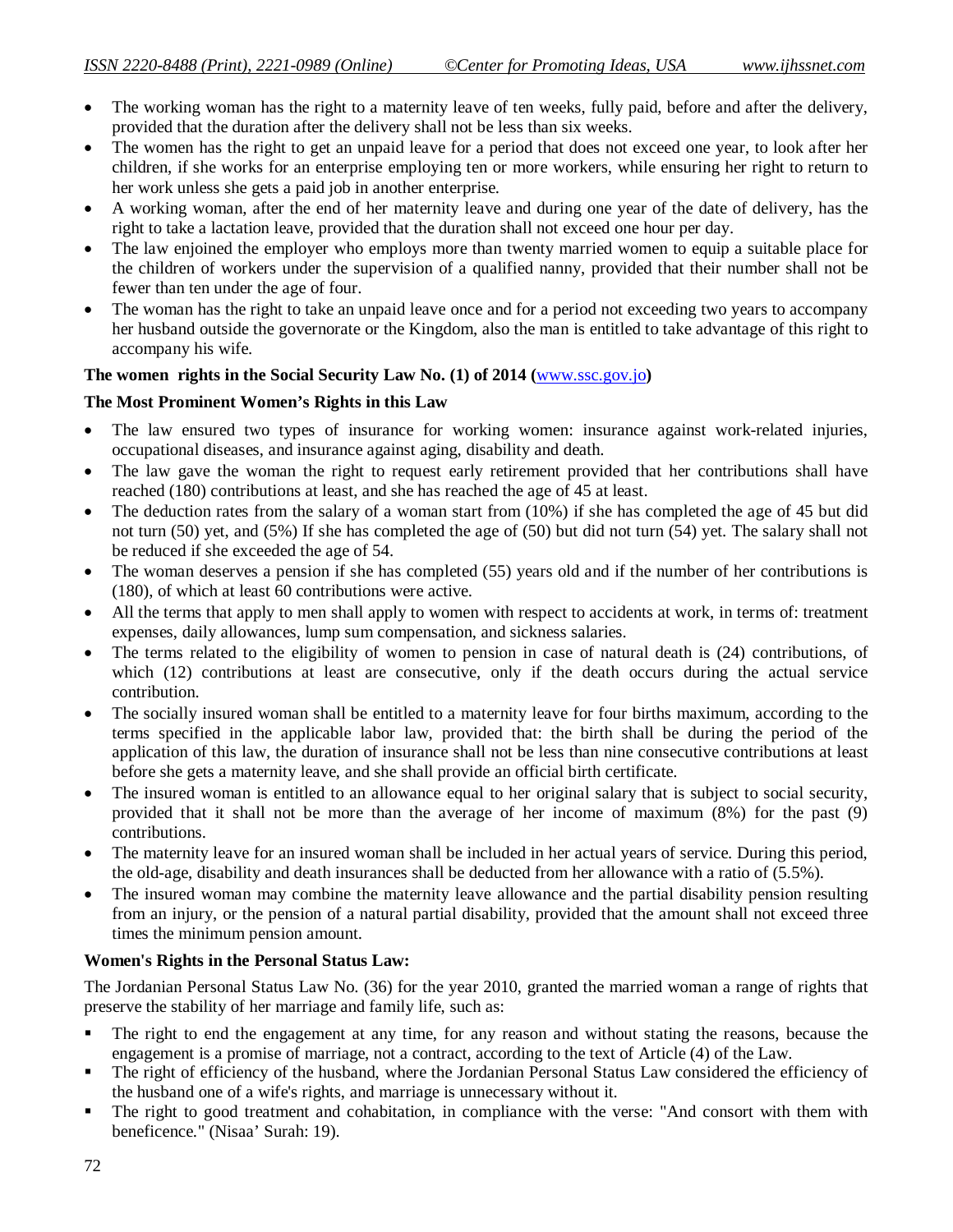And the saying of Prophet Mohammad, peace be Him (The best of you is the one who is best to his wife, and I am the best of you to my wives."). The law has enjoined the husband to cohabitate nicely with his wife and treats her in virtue (Article 39), and has given the wife the right to seek separation if the husband mistreated or offended her and showed her discord and conflict (Article 132).

- The right to alimony: the general rule in the Islamic legislation is that everyone has to take care of his expenses from his own money, except the wife as her alimony shall be paid by her husband. The alimony shall be considered as of the date of the marriage contract (Article 35), even if the wife is still in her family's house as long as the husband did not ask her to move to the marital home. (Article 67). The alimony includes food, clothing, housing, and medication to the known extent, and providing services to her. (Article 66).
- The right to a legitimate housing, the law has enjoined the husband to organize a proper legitimate housing for his wife. This housing is required to be containing the necessary legitimate supplies (Article 36). If the husband refrained from or was unable to create a legitimate housing, the law gave the wife the right to stay in her family's house and enjoined her husband to pay her alimony. (Article 67).
- The right to seek a separation if the marriage life is a burden on the wife. The law granted the wife the right to request separation in many cases, including: separation if the husband has sexual problems (Article 113 and Article 116), separation if the husband has mental problems (Article 120), separation through Kula' (conditioned separation requested by women) (Article 126), separation if the husband does not spend on his wife (Article 127), separation if the husband is imprisoned (Article 130) and others.
- The law gave the wife the right to set any conditions in the marriage contract, which she considers beneficial to her interests and makes the marriage for her more durable and stable, provided that these conditions shall not be legitimately prohibited or inconsistent with the requirements of the marriage contract. The woman may require that her husband shall not marry another woman, immigrate outside the Kingdome or to continue her education, the husband is obliged to meet these conditions, and the law gave the wife the right to demand dissolution of marriage, if the husband did not meet these conditions provided that the husband has to bear all the financial implications of this divorce. (Article 19).
- The right to compensation for arbitrary divorce: Jordanian Personal Status Law considered the divorce without a reasonable cause an arbitrarily from the husband in using the right to divorce, and gave the wife the right to claim compensation for the damage resulted from the arbitrary divorce. In this case, the wife does not need to prove the arbitrariness of the husband, but the husband is in charge of proving his un-arbitrariness, according to the provisions of (Article 134).

### **The Situation of Jordanian Women under the Laws and Legislations:**

Although there are laws and legislation for the regulation of the fundamental rights of all citizens in Jordan which do not show a clear distinction between the rights of women and men. However, this is insufficient to ensure nondiscrimination or violation of the fundamental rights of women on the ground. Given the reality of women and by reviewing Jordanian legislation and laws which define the rights of women, we find that there is a clear gap between genders.

#### **The Profiles of the Reality of Jordanian Women in the Social, Economic, Civil and Political Aspects:**

Jordan was keen on the equality of all citizens, as stated in Chapter 2 of the Jordanian Constitution: "Jordanians are equal before the law without discrimination in rights and duties on grounds of race, language or religion." In this text the sex or gender were not directly stated, so there is discrimination based on gender experienced by women with respect to passing on the citizenship to her husband or her children. Despite the fact that Article (4) of the Jordanian Nationality Act, No. 6 of 1954, as amended, states that: "Any Arabic citizen who resides in the Hashemite Kingdom of Jordan for a period not less than fifteen years in a row to be granted the Jordanian nationality." However, the Jordanian woman who is married to a non-Jordanian does not have the right to grant her children the citizenship. The official figures show that the number of Jordanian women married to non-Jordanians reached (84.711) citizens and the approximate number of their children is about (338.844) son and daughter. (Civil Status and Passports Department, 2014).

In response to the efforts of human rights' organizations which call for the right of women to pass on their nationality to their children, in 2014, the government granted Jordanian women who are married to non-Jordanians service advantages and rights in work, health, basic education and secondary education, investment and properties. (Addostour Newspaper, Sunday 9 / November / 2014).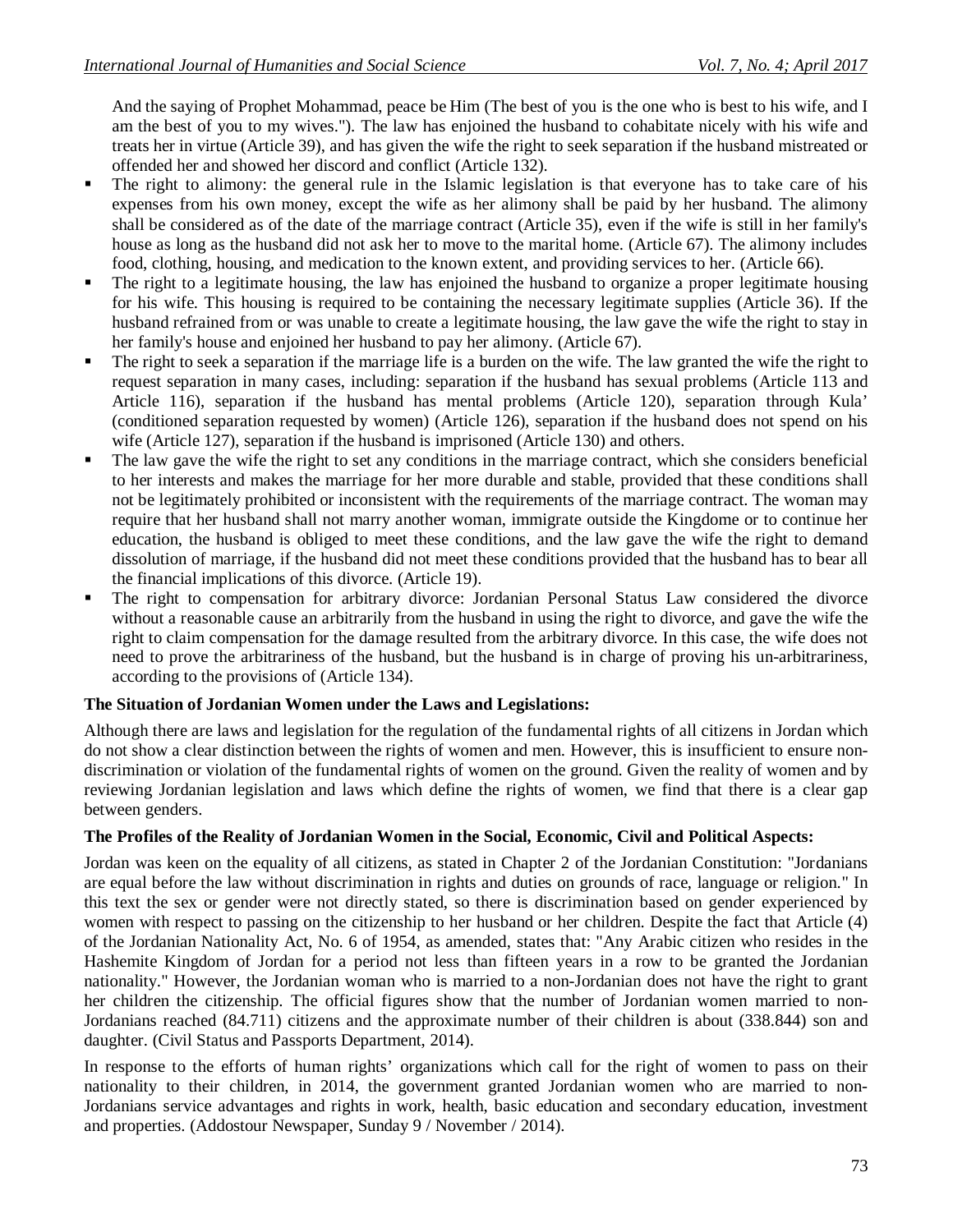Although Jordan is characterized by the highest levels of education among females, and the gender gap is for the favor of females when it comes to university education by 8.51% compared with 48.2% for males. (Ministry of Higher Education, 2015). However, the higher the educational levels of females, the more weakened is their opportunities to work and they will be forced to stay at home. (Employment and Unemployment Survey, 2014).

As for women's economic participation, which occupied a prominent place in the official list of Jordan's priorities, despite all development efforts, positive political trends and institutional reforms of laws and regulations that have been made in Jordan in recent decades to increase women's economic participation, but women's participation in the labor market is still apathetic, which means that the gap of workforce between males and females will continue. Quantitative and qualitative indicators demonstrate the decreasing economic role of women in Jordan and the low quality of jobs given to women, including: the rate of economic participation represents about 13 % compared with 60% for males, and the unemployment rates which amount to 19.1% for females compared with 10.1% to males. (Department of Statistics, 2015).

Women are highly employed in the education and health sectors, where more than 41.8% of women work for the education sector and 15.3% of them work for the health and social service sector, the sectors of social security and public administration with a ratio of 12%, the manufacturing sector (6.6%), followed by the trade sector 5.5%, and, finally, the accommodation and tourism services sector by 0.4%. (Employment and Unemployment Survey, 2015).

Legally, the Jordanian Labor Law does not include any text related to the principle of equal pay between men and women for work of equal value, in accordance with the provisions of the Convention on the equality between men and women for work of equal value No. (100). Also, the law did not mention in its texts the subject of nondiscrimination in wages due to differences in gender. However, Jordan did not follow the legislative methods for prescribing the rates of wages in order to apply the principle of equality of pay among male and female workers when the value of work is equal. Also, this principle was not taken into consideration when the minimum wages were prescribed, of which the Article (52) states that: (The trilateral committee shall determine the minimum wages for work in general, in a specific area or for a specific profession, provided that the cost of living, estimated by the competent bodies, shall be taken into consideration). Article (53) punished the employer or his deputy with a fine ranging from (50-200) JDs for each time he pays an employee a wage under the minimum prescribed wage, also, he will be subject to paying the worker the difference, and the penalty will get doubled if the offense is repeated. (International Labor Organization, 2013).

Speaking of pay equity, which is a universal human right, the official figures and reports in Jordan show clearly the wide wage gap between genders in favor of males. For bachelor's degree holders and holders of a higher degree, it formed 27.1% in the public sector, compared with 40.7% in the private sector, with similar levels for lower education degrees. (Employment and Unemployment Survey for the first quarter of 2014, the Department of Statistics).

Whereas, in the area of public participation of women, the participation is attributable to the presence of official legislation, which stipulates the need for representation of Women in the Parliament and in municipal councils, through a quota system for women provided in the temporary election law of 2003, in the Municipalities Law of 2007, and the Political Parties Law No. ( 39) of 2015. In the civil and political fields, the Political Parties Law No. (39) of 2015 stipulates that the minimum percentage of women representation in any party shall be 10%. In view of the reality of partisan women's participation, there are currently three women heading Jordanian political parties: the People's Democratic Party, More Powerful Jordan party and the National Jordanian Party out of 34 parties led by males.

The most recent scientific study on women's participation in political parties dates back to 2007, which was prepared by the Jerusalem Center for Political Studies on "the reality of women in Jordanian political parties," The study estimated back then that the partisan participation of women does not exceed 10% of the total Jordanian parties at the time, and the proportion of the female element in the left-wing and nationalist parties reached up to 5%, while it reached 6-7% in the Islamist parties, and 11% in the centrist parties. (Addustour Newspaper,22 / March, 2015). (Www.addustour.com)

The official report issued by the National Committee for Women's Affairs, on the progress made in the field of public participation of women, has pointed out that Jordanian women have achieved a quantitative and qualitative improvement in reaching decision-making positions during 2009- 2014.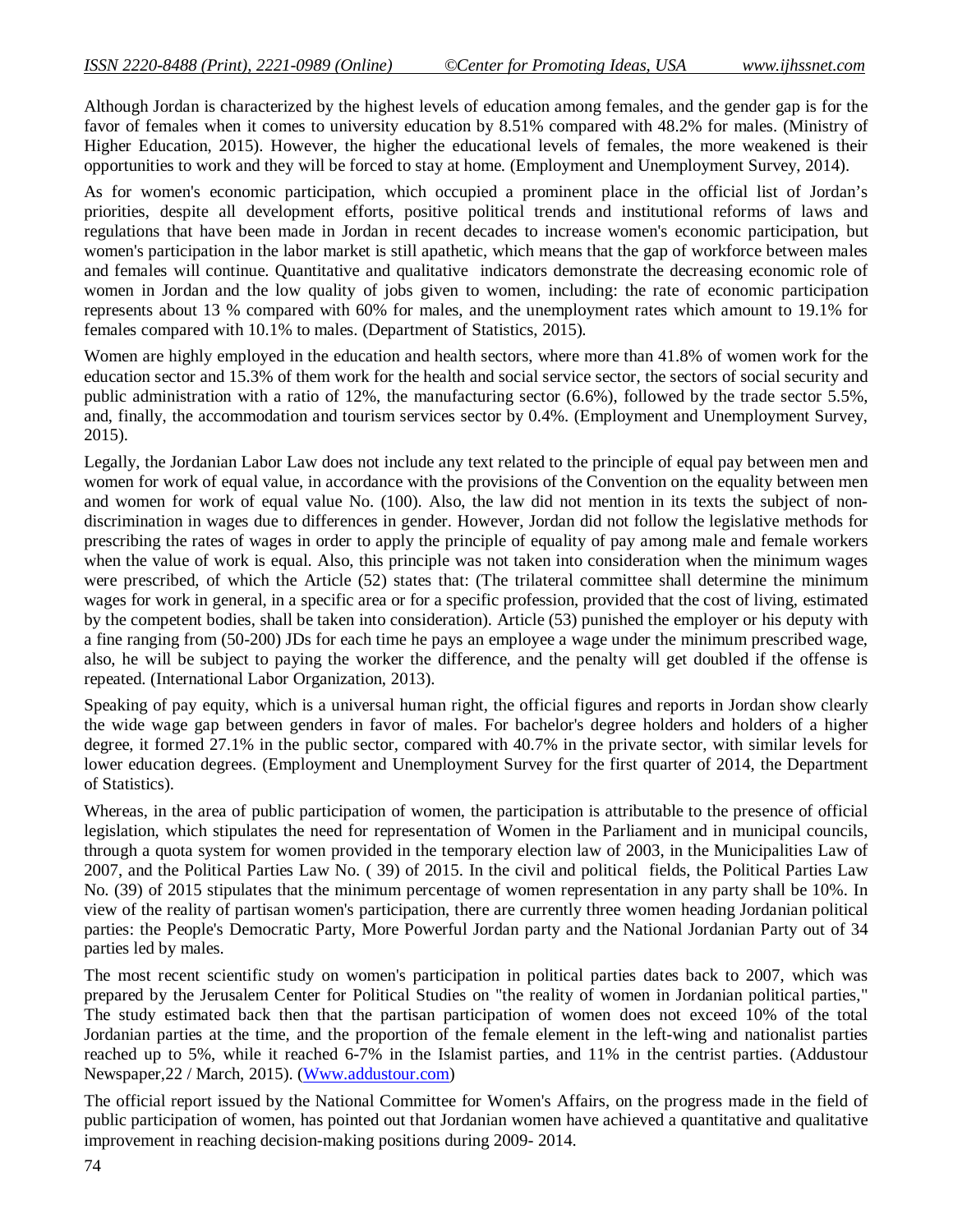In parliamentary elections for the seventeenth session, in 2013, the number of quota seats was increased to 15 seats. Besides, three women won in competition not quota, so this council included the largest number of female deputies in the history of the Kingdom, with number of (18) female deputies, which represents 12% of the seats.

As for the Council of Senate, 9 women have been appointed out of (75) members, which represents 12%. In the executive authority, the report pointed to the fluctuation in the number of ministerial portfolios held by women, in the various cabinets over the past five years, between one portfolio and four, achieving the highest representation in the Council of Ministers in 2009 by 14%.

Given the leadership and senior positions in the country, identified by the Constitution in Article 22: "Every Jordanian shall be entitled to assume public offices under the conditions prescribed in the laws and regulations," we find that the representation of women is still weak; where women in senior and leadership positions, such as Secretary General / Director General of the government institution, forms only tenth of the total appointees at these positions, totaling (107). The report indicated that women's representation in the judiciary has increased dramatically in the past five years, from 6% in 2009 to 18% in 2014 according to the government's plan to increase female representation to 40% in the judiciary.

In judiciary, Women are holding advanced positions such as, President of the Court of First Instance, Attorney General, Chief of the Court of Appeal, General Prosecutor and the Assistant of the Public Prosecutor. However, no female judge has held the position of a judge in the Court of Cassation, and there are no female judges in the legal courts. It is also proven that Jordanian women representation in the diplomatic sector reached about 18% in the period from 2009 to 2014, the roles of the majority of them ranged from a first, second and third secretaries. (National Committee for Women's Affairs of Jordan, 2014).

#### **Main Indicators about the Reality of Jordanian Women**

Most official statistics on women indicate that there is a gap between women and men at the national level and to the existence of a gap between the women in the governorates of the south compared with their counterparts at the national level. The following table reflects some of these indicators.

| <b>Indicator</b>                           | Karak  |       | <b>Tafieleh</b> |                             | Maan   |               | <b>National Level</b> |        |
|--------------------------------------------|--------|-------|-----------------|-----------------------------|--------|---------------|-----------------------|--------|
|                                            | $(\%)$ |       | $($ %)          |                             | (%)    |               | $($ %)                |        |
|                                            |        |       |                 |                             |        |               |                       |        |
|                                            | Female | Male  | Female          | Male                        | Female | Male          | Female                | Male   |
| Illiteracy rate (15 years and over)        | 13.7%  | 4.9%  | 13.8%           | 4.3%                        | 16.5%  | 6.1           | 9.8%                  | 3.7%   |
| Family According to the gender of the head | 13.6%  | 86.4% | 11.7%           | 88.3%                       | 12.4%  | 87.6          | 13.0%                 | 87.0%  |
| Unemployment Rate (population of 15 year   | 18.9%  | 10.3% | 22.1%           | 13.4%                       | 23.2%  | 13.4          | 20.7%                 | 10.1%  |
| old and over)                              |        |       |                 |                             |        |               |                       |        |
| Average Family Income According to the     |        |       |                 | 6644.6 9347.6 5750.0 9433.6 | 6723.7 | 9430.1 2500.0 |                       | 4605.7 |
| gender of the head                         |        |       |                 |                             |        |               |                       |        |
| Participation in the Municipal Council     | 33.9%  | 66.1  | 32.0%           | 68.0%                       | 27.4%  | 72.6          | 27.8%                 | 72.2%  |
| <b>Political Parties</b>                   |        |       |                 |                             |        |               | 30.2%                 | 69.8%  |
| <b>Labour Unions</b>                       |        |       |                 |                             |        |               | 22.0%                 | 78.0%  |
| <b>Ministries</b>                          |        |       |                 |                             |        |               | 11.1%                 | 88.9%  |
| Diplomatic Corps                           |        |       |                 |                             |        |               | 18.8%                 | 81.2%  |
| Senators                                   |        |       |                 |                             |        |               | 12.0%                 | 88.0%  |
| Representatives                            |        |       |                 |                             |        |               | 12.0%                 | 88.0%  |
| Judges                                     | 12.5%  | 87.5  | 0.0%            | 100.0% 0.0%                 |        | 100.0         | 18.1%                 | 81.9%  |

### **Table 1: Jordanian Women Indicators from a Gender Perspective**

#### **Employment and Unemployment Survey, 2014, the Department of Statistics**

**Table (1)** reflects some basic pointers on Jordanian women in the areas of education, economic and political participation. We note that the illiteracy rate among females at the national level is three times higher than males (9.8% females, 3.7% males). At the level of the governorates, the highest percentage is in Maan (16.5%), and the ratios in Karak and Tafileh are similar (13.7%, 13.8%). The national percentage of households according to the gender of the head of household (female) is (13%), and at the level of governorates this percentage is even lower, as it represented in Karak, Tafileh and Maan (13.6%, 11.7%, and 12.4%), respectively.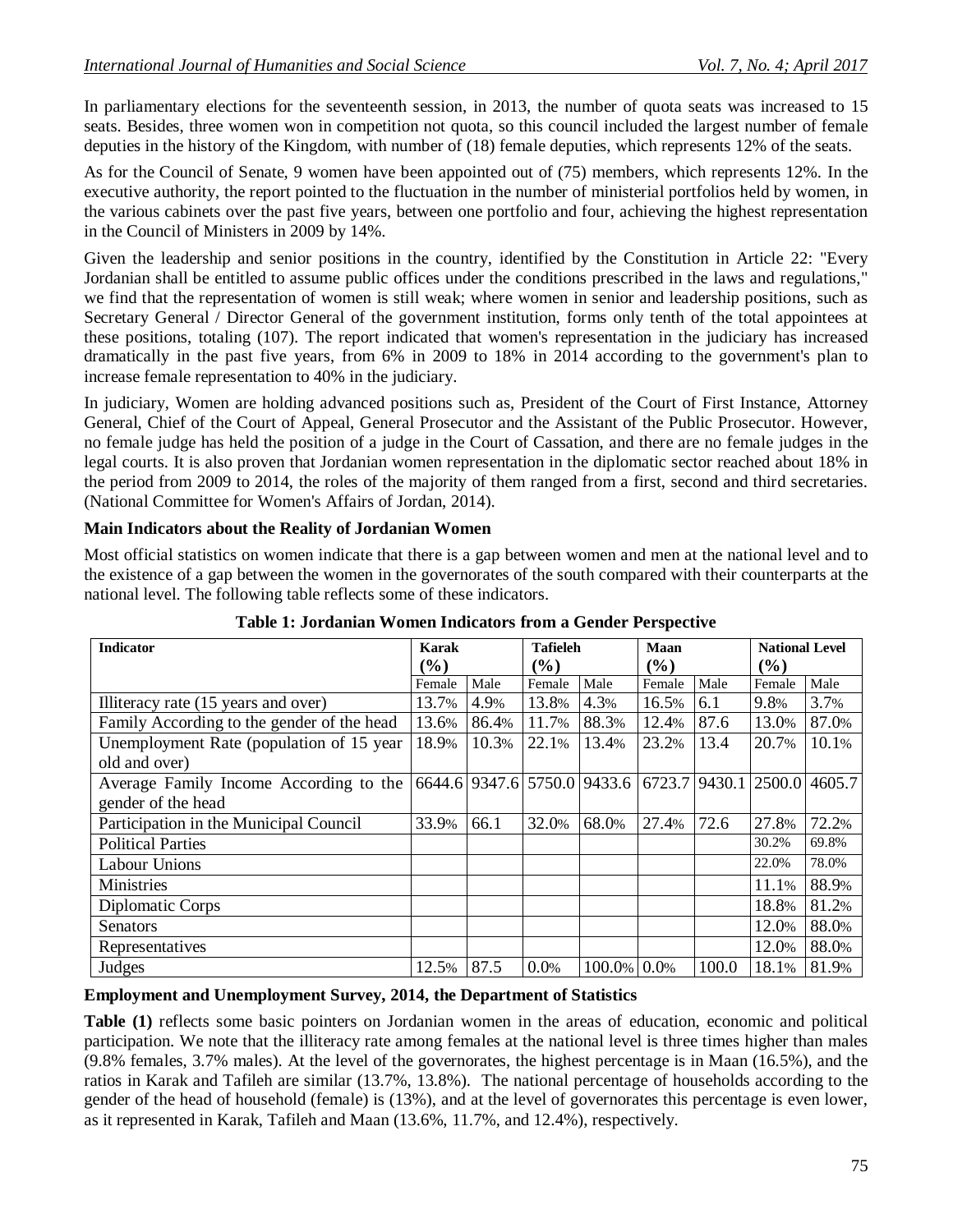While reading the average income per year for families, according to family gender, we find that there are differences in favor of the families' headed by a men, as at a national level, the difference is about half. While, at the level of the governorates, we find that there is a difference of up to 2,700 dinars in each of Maan and Karak, while in Tafieleh, it reaches more than 3680 dinars. Regarding unemployment at the national level, the percentage of female unemployment is twice the percentage of males unemployment (20.7% 10.1%), and at the level of governorates, the highest percentage is in Maan (23.2%), followed by Tafieleh (22.1%), then Karak (18.9%). As for the political participation in the councils of municipalities, the House of Representatives and the Senate, the percentage is low compared to males, thanks to the quota system. Also, there is no detailed representation of women in trade unions, ministries and municipalities in the governorates as can be seen from the table above. Consequently, the national percentage is still below ambitions in these areas.

#### **5.2 Previous Studies**

After the literature review, we reviewed a series of local, Arabic, and foreign scientific studies and reports with direct and indirect relevance to the subject of women's rights and obstacles that hinder women from exercising their rights, as follows:

#### **5.2.1 Local Studies**

Phoenix Center for Economic and Informatics Studies (2016) conducted a survey on **"Economic and Social Rights of Jordanian Citizens"**. The study aimed to measure how much Jordanian citizens feel that they enjoy their economic and social rights, which are represented in the following fundamental rights: "the right to education, health, food, housing, and employment, as well as other rights." The study was applied on a national stratified cluster sample consisting of 1200 male\female citizens, distributed on the various governorates of the Kingdom. A questionnaire was used as a tool to gather information from the sample through direct interviews. One of the most prominent results of the study is that 53% enjoy the right to free primary education for their family members to a high level, 38% to a moderate level, 10.8% to a low level, and 2.5% do not enjoy this right at all.

The study of (Al Maaitah, et al, 2012) entitled: **"Barriers Hindering Jordanian women Advancements to higher political and leadership positions,"** aimed to identify the barriers and obstacles that prevent the Jordanian women from holding senior and political positions, and strategies required for the advancement of women of Jordan in the field of political participation. The study was conducted on a random sample of 500 women working in the public sector, civil society organizations and academic institutions. The study found that the barriers to women advancement in the political participation and accessing senior leadership positions rang from legal, political, social, family, cultural, and economic obstacles.

The study of (Dababneh, 2012) entitled: **"Jordanian women in political participation: the legislative situation and structural challenges,"** addressed the key challenges that hinder the advancement of women of Jordan, particularly the controversy over the Provisional Elections Law of 2010 to achieve the concepts of citizenship and equal opportunities to all Jordanians; males and females. As well as the obstacles to women's empowerment, their participation in leadership and decision-making positions, and opportunities available for women in leadership and decision-making positions in Jordan. The study adopted the method of analyzing the contents of the historical and legal documents related to the subject of this study. The most important findings included that the awareness related to the importance of women's political participation is limited, and that the obstacles to women's participation lies in the underlying culture of the social structure and the misallocation of resources.

The (Jordanian National Committee for Women's Affairs, 2010) report, entitled: "**Women and the Right to Property and Inheritance, Facts and Proposed Policies**." The report dealt with the obstacles facing Jordanian women with respect to their ability to get their rights to property, inheritance, or dispose them. It showed that the most important obstacles facing women to get inheritance rights and economic rights are: lack of women's knowledge of their rights to inheritance, ignorance of the laws relating to the division of the inheritance, embarrassment to claim their right of inheritance and the inability of women to claim their rights due to their weak economic empowerment. The report emphasized that the masculine power is the most important obstacles to the exercise of women's rights. The report recommended that women education shall be given great attention, and the awareness of women's rights shall be raised through religious institutions, civil society institutions, and organizing awareness campaigns through the media.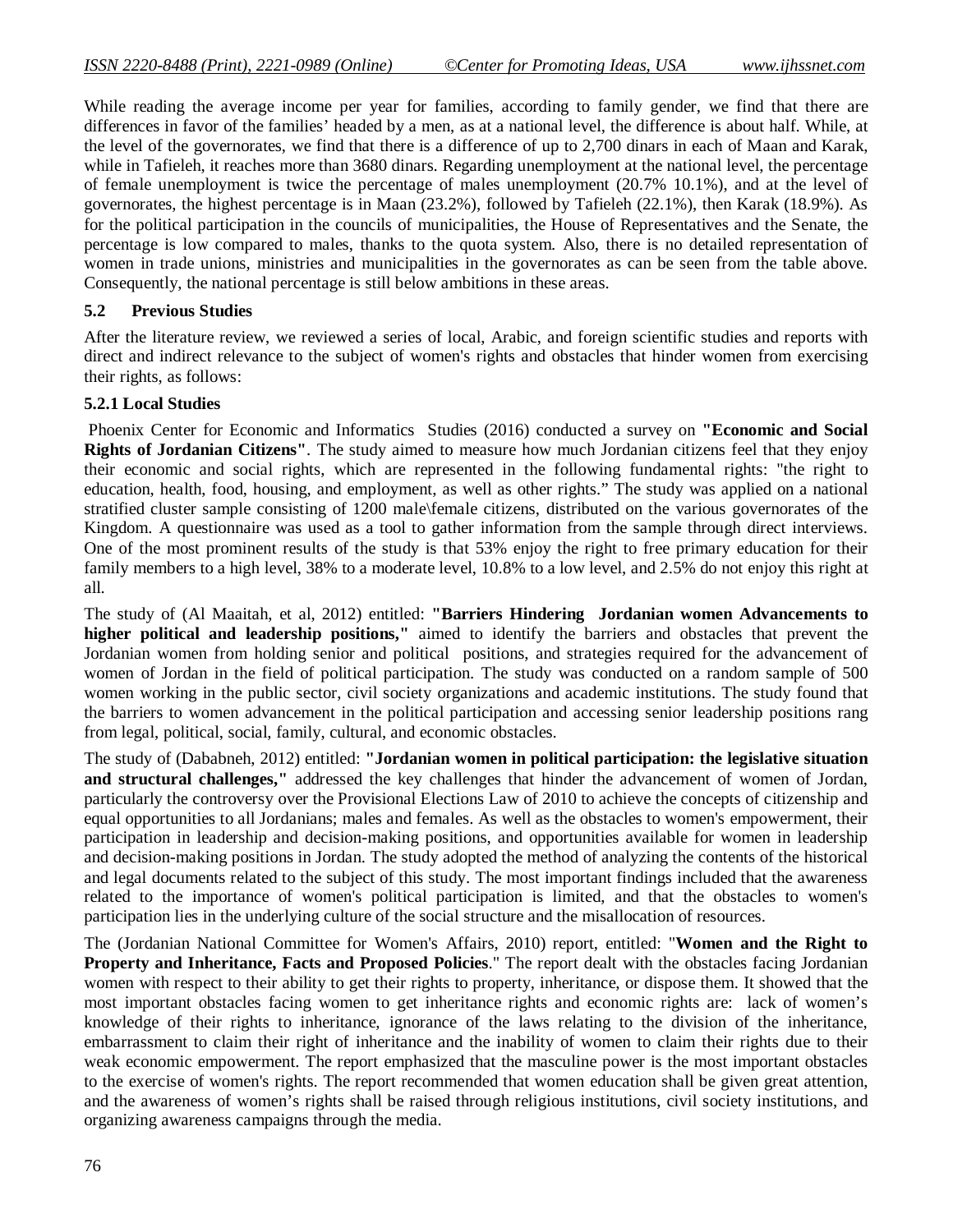The study of the (National Council for Family Affairs, 2009) entitled: "**The Reality of the Rights of Working Jordanian women** – **a field study on women working in the industrial cities**." It aimed to recognize the reality of working women rights, and to identify the problems of working women in order to develop solutions and perceptions to improve their reality. The Study used the descriptive analytical approach. A questionnaire was developed as a tool of data collection. It is based on three axis, the first: related to the characteristics of the study sample which consisted of (300) working females in different locations, the second: identifies the extent of knowledge and understanding of the working women of their rights granted by the law as stipulated in the Jordanian labor law, and the Jordanian social security Law that was in effect at the time of the study, and the third axis: demonstrated the application of these rights, and the degree of utilization of these rights by working woman. The results showed that there is a prominent weakness in the knowledge of these rights, followed by a weakness in its application and the degree of its utilization to the fullest. The results also showed that some working women are still far from the leadership positions, and that the majority of them did not join labor groups, such as trade unions. The results demonstrated that the majority of women pay contributions to insurance programs provided by the social security Law, and the study showed the need for special labor rights' awareness programs.

The study of (Al-Othman, 2009), entitled: "**Barriers to Jordanian Women Political Participation from a Sociological Perspective**," aimed to recognize the barriers to women political participation, and the reality of Jordanian women participation in education, work, economic activities in general and political life in specific. The study concluded that the Jordanian social structure is a traditional one, distinguished by the paternal authority domination that is supported by the household, religious, economic, educational and political social institutions which strengthen the traditional roles of social gender. On the other hand, the traditional units (such as the family and tribe) plays a central role in deceiving a lot of political participation phenomena for the favor of men and marginalizing the roles of women. The study showed that the prevailing Jordanian culture is traditional and conservative based on a system of values, customs and traditions that draws a typical image for women through the social upbringing and identifies the cultural belief of the proper roles of men and women. Also, the Jordanian culture includes a negative perspective towards women engagement in politics. Besides, there is a weakness in the political awareness of the Jordanian communities in general, and women in specific, on the importance of women's participation in politics and that the legal legislation does not form an obstacle to practice the rights of women.

The study of (Kharoof and Shami, 2008) entitled: "**Jordanian Working Women and the Extent of their Knowledge of their Rights stipulated in the Civil Service System**: **a Field Study of Women Working in the entral Ministries of Jordan**," aimed to recognize the extent of legal knowledge among workers in the ministries in the civil service system, and to study the effect of variables (marital status, age, educational level, specialty, position, years of service, the educational level of the spouse)on women. To achieve the objectives of the study, a stratified random sample of workers from non-administrators were studies (not decision makers) in the Jordanian central ministries. The sample constituted (502) female worker, representing 35% of the total number of employed females. Taking into account the number of female workers in each ministry and their positions, a total number of 76 female workers, i.e. at 40% of workers in an administrative center (head, Director, General Director). The results showed that the highest degree of knowledge among women working in government ministries are on vacations' system, followed by appointment and promotion, bonuses, punishments, termination, transfer and secondment, with the lowest degree of knowledge in matters relating to missions and training. The study also showed an impact of some social, economic and demographic aspects on the legal knowledge. It found that married women have more knowledge in the areas of (vacations, punishments, termination of service, missions and training) than divorced women. As for the effect of educational level on the degree of knowledge, it showed a direct relation between the educational level of the female worker and the degree of legal knowledge she acquired in all areas, with the exception of the punishment and termination fields.

The study of (Pettygrove, 2006 ) entitled: " **Obstacles to Women's Political Empowerment in Jordan: Family, Islam, and Patriarchal Gender Roles**," aimed to identify causes of and obstacles to women's empowerment and advancement; in spite of the great development in the Jordanian society. The study relied on a qualitative approach by conducting in-depth interviews with a number of women of ages that ranged between (18-36) years and female workers in the field of women's studies. The study focused on four variables, namely: religion, family, civil society organizations, and the share of the quota for women in the Parliament in 2003.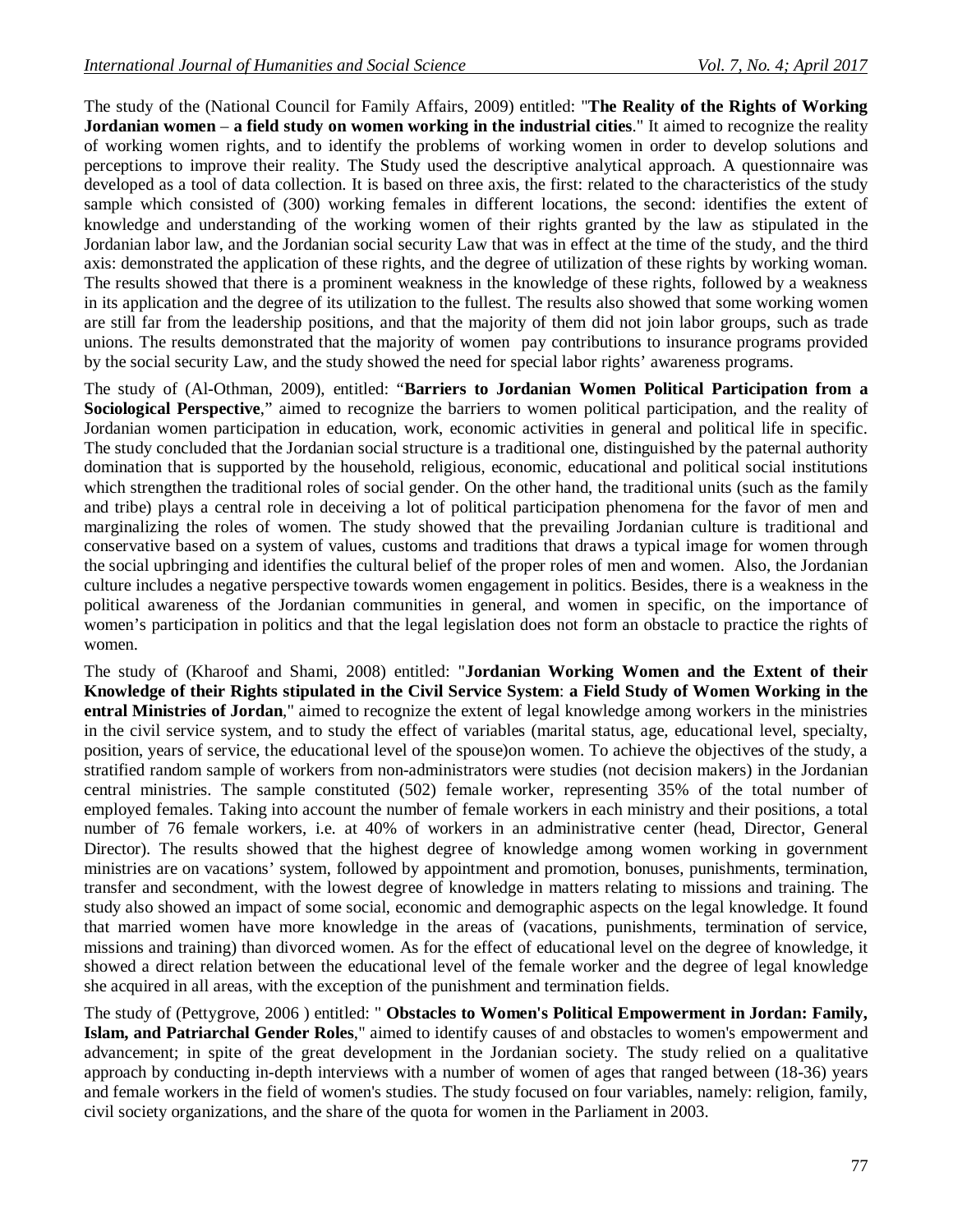The results showed that the socialization process of individuals within the family is the most important obstacle that prevents women from exercising their political rights and that the quotas are essential to women's empowerment, but not sufficient. The study focused on the importance of social factors and the role of the family in the empowerment of Jordanian women.

The study of (Salem, 2004), entitled: "**The Reality of the Legal and Social Status of Jordanian Women**," aimed to recognize the social reality of women in terms of the impact of customs and traditions in depriving them from gaining their rights, improving their social status, achieving gains, identifying the positive factors that support women's rights and promote them, disclosing the controversial relationship between the behavior of individuals, groups and law in addition to drawing the attention of those in charge of legislation and laws that undermine women's rights. This was studied by answering questions, such as: what are the civil, political and social rights women aspire to gain? What is the extent of women's awareness of these rights and what is the extent of exercising these rights?

The study was based on a descriptive approach and a qualitative approach through in-depth interviews with a group of women who have previous experience in the field of political participation. The study concluded that the tribal social environment shape the reality of both men and women, the political forces that control law, in addition to the weakness of the role of women's political movement in amending laws, due to the lack of funding and lack of organization. Although this movement constitutes a pressing forces on decision-makers, through its campaigns, but it still needs support to fulfill its duties in educating women especially in popular areas.

The study of (Jowayhan, 2002) entitled: "**The Knowledge of the Final Year Students at the University of Jordan of the Fundamental Rights of Women Stipulated in the Jordanian Legislation**," aimed to recognize the extent of knowledge of the final year students at the University of Jordan of the fundamental rights of women stipulated in the Jordanian legislation, and whether if this knowledge differs depending on the gender of the student and the college he attends. It also aimed to conclude the predictive power of some demographic variables in the general knowledge of the laws related to the fundamental rights of women, as stipulated in the Jordanian legislation, and general knowledge of various laws. The study was applied on a stratified random sample consisting of (975) students using a descriptive/survey approach to answer the questions of the study, and the results indicated that:

The general knowledge of the fundamental rights of women contained in the Jordanian legislation has been relatively low, at a percentage of 38%. Besides, the knowledge of women's basic rights contained in the various laws stipulated by the Jordanian legislation varied, where the highest percentage of knowledge of the study sample was on the Fundamental Rights of Women in the elections law and candidacy for elections by 69%, while the lowest percentage of knowledge was related to the Law of Owners and Tenants by 15%.

#### **5.2.2 Arab and Foreign Studies**

The study of (Abdallah, 2014), entitled: "**The Rights of Women in the Yemeni Labor Legislation from a**  Gender Perspective," aimed to recognize the rights of women in the labor legislation of Yemen, its organization, how it is practiced by Yemeni women, barriers to its application and comparing it to some Arab legislations. The study results showed that there is a lack of legislation in codifying some of the rights of women and ensuring them which created a clear gap between the legal text and practical application of it. Among the most prominent obstacles to exercising women right is the widespread of illiteracy among women, the low rates of females' education, the weak governmental support for activities promoting women's level, lack of awareness on the constitutional and legal rights of women either illiterate or educated, in addition to the lack of women's participation in the formulation of legislation and laws, especially those related to women humanitarian, social and personal issues. Such issues include maternity and childhood, personal status, customs and traditions that devalue the presence of women in the political field and call for leaving the policy affairs to the masculine power, the weakness of the effectiveness of civil society organizations in supporting women's rights and the duplication in the positions of the parties when dealing with women issues.

The study of (Ameri, 2013), entitled: "**The Role of Emirati Women in Political Participation,"** aimed to illustrate the nature of the political participation of women in the United Arab Emirates, the forms of exercising their political rights, the social and economic environment for women and the desire of the ruling political elites in the UAE to deal with the social and cultural constraints that hinder women's participation in the public life.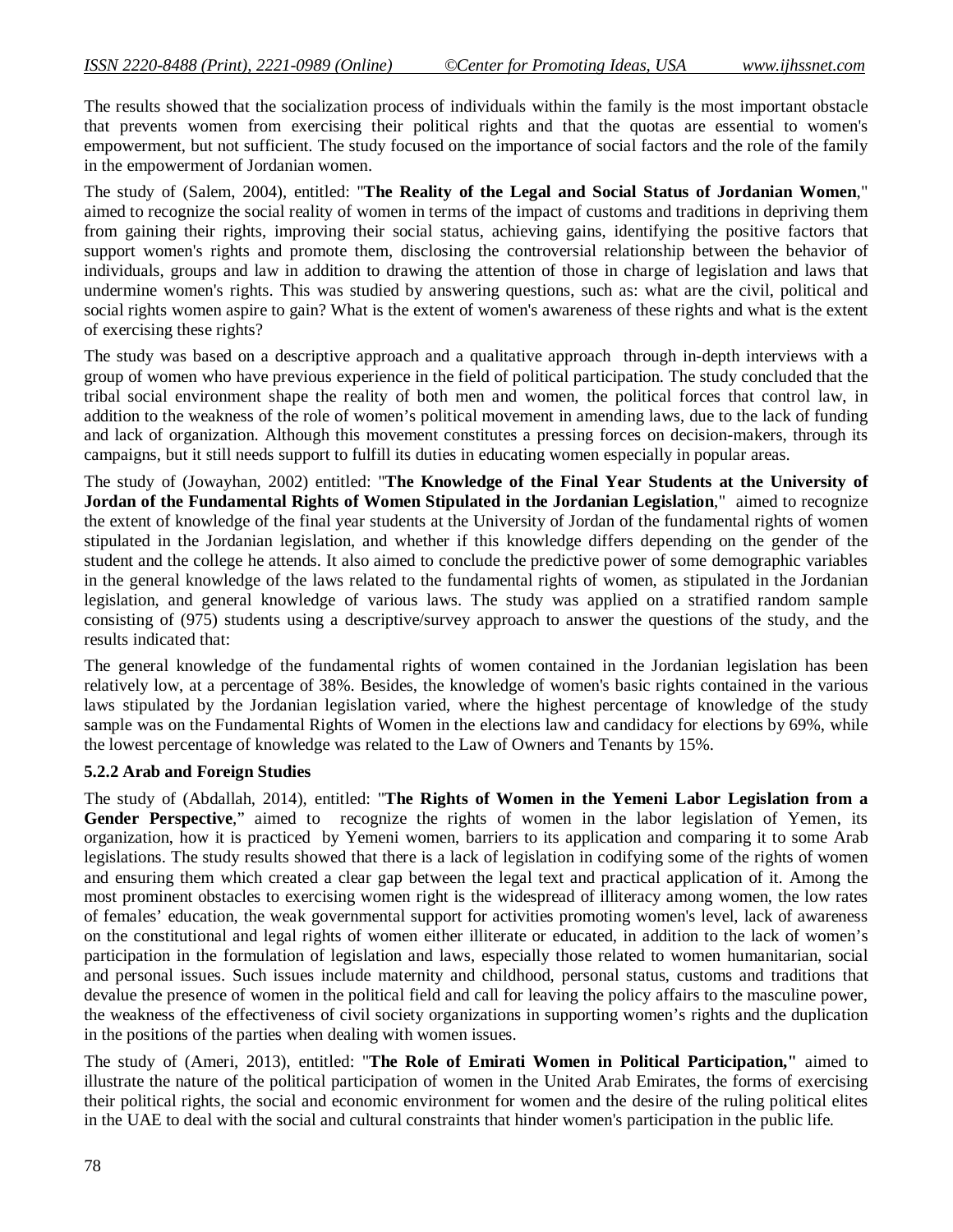The study concluded that the ability to economic empowerment of women leads to the ability to political empowerment, and this in turn leads to change some of the traditional concepts related to the role of women in society and that the solution lies in the education of women and raising their awareness of their rights.

The study of (Zain, 1998), entitled: "**Women Rights in Lebanon,**" aimed to recognize the unfair laws related to Lebanese women rights and the role of the feminist movement in the amendment of several laws in order to give women their rights, such as the right to vote, the right to choose a citizenship upon marriage to a foreigner, the unification of retirement ages for both genders in the social security law and the capacity of women to testify at the Land registry. The study also reviewed the international conventions ratified by Lebanon related to human rights and women's rights and it concluded that the Lebanese law did not include the provisions of international conventions it ratified which are related to women's rights. The study stated that there is still a need to educate women on their rights and to work on reviewing legal texts and trying to modify them to prevent the unfairness towards the rights of Lebanese women.

The study of (Trung, 2013), entitled: "**Are Women's Rights Human Rights? A View on Women Political Participation in Vietnam**," aimed to recognize the political rights of women in Vietnam. The study presents women's rights in the framework of human rights, and how women can enjoy their rights to political participation, such as the right to vote, to stand for elections, or to participate in public affairs. The study showed that there are no items in the laws related to elections in Vietnam that hinder women's political participation, but the problem lies in exercising women's rights. The study also showed that the paternal masculinity and the prevailing culture in Vietnam about the traditional role of women are the most prominent factors that hinder the exercise of women's rights. Also, a lot of political and leadership roles in Vietnam are confined to males not females. The study clarified that the other problem is the woman herself and her beliefs that she is below men; this perception greatly affected the exercise of women's rights.

The study of (lastarria, 1997), entitled: "**The impact of privatization on gender, property rights and human rights in Africa**," aimed to detect if there is a shift in the customary tenure systems (traditional) on women's rights with regard to land ownership and inheritance with the emergence of privatization and political changes in African countries. More specifically, the role of donor agencies and developmental projects that promote changing the land tenure law to a private property law far from the common traditional property laws. Among the most prominent results of the study are:

Property rights, especially in land ownership is still concentrated in the hands of the community leaders and masculine heads of households, who are the most able to claim the right to property of a land. Whereas, the women (rural poor women) are usually unable to participate in the land market in this aspect. Also, the traditional culture in Africa strengthened male dominance and encouraged the control of men on lands and works, while women's rights related to property ownership under the customary tenure systems are extremely limited. Women are having trouble getting the rights of inheritance, in addition to their low level of participation in economic activities.

## *6.0 The Methodology of the Study*

### **The Study Population**

The target population consists of all females and males in the three southern governorates; Karak, Tafileh and Maan for the age group (18-65), as illustrated in Table No. (2)

| Governorate | <b>Female</b> | <b>Male</b> | <b>Total</b> |
|-------------|---------------|-------------|--------------|
| Karak       | 68897         | 69347       | 138244       |
| Tafieleh    | 22338         | 23182       | 45520        |
| Maan        | 30476         | 34359       | 64835        |

**Table 2: The number of population Aged between 18 -65 by governorate and gender**

#### **Department of Statistics, 2015**

#### **The Sample of the Study**

The study sample was selected using a stratified sampling cluster method on three phases. This sample represents the governorates of Karak, Tafileh and Maan. The total sample size wass 1155 households distributed on (77) Blocks in the three governorates.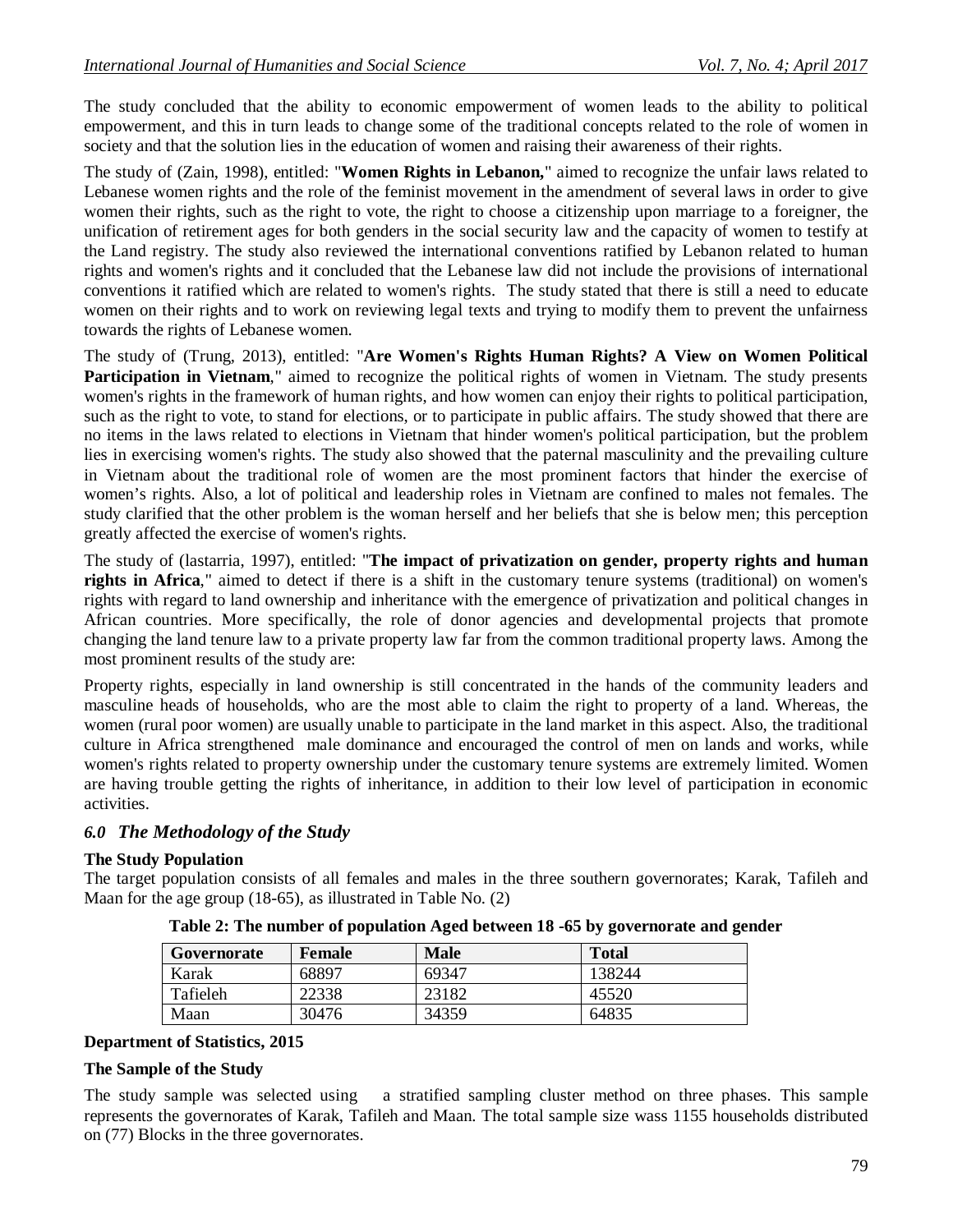### **Sampling Method**

**Phase I**: (77) Blocks were chosen as primary sampling units in a manner that commensurate with the size of the sample. The number of households in each area was taken into consideration through weighting that area. The primary sampling units were arranged (enumeration areas) by geographical location before withdrawing the sample so as to ensure that the sample is geographically spread.

**Phase II**: Based on the proportion of the total population living in each block, a fixed number of households in each block was selected in a regular random sampling manner. 15 families from each unit was set as a minimum. The total number of selected families at this stage was 1155 family.

**Phase III**: After collecting data about each family member, the individuals aged 18 years and over were recorded. A family member was subsequently randomly chosen to fill in the questionnaire (using a Kish grid). The following table shows the distribution of primary sampling units and the number of households in the sample required by the governorate.

| Governorate        | <b>Blocks</b> #          | Family # |
|--------------------|--------------------------|----------|
| Karak              | 34                       | 510      |
| Tafieleh           |                          | 315      |
| Maan               | $\cap$<br>∠∠             | 330      |
| <b>Gross Total</b> | $\overline{\phantom{a}}$ | 1155     |

**Table 3: Sample Distribution by Number of Households and Primary Sampling Units by Governorate**

### *7.0 The Tool of the Study*

A questionnaire tool for gathering information was designed. The tool included four parts:

**Part I:** Related to demographic data tool and includes the following qualitative variables: gender, age, educational level, marital status, nature of work, the number of years of experience, monthly income and place of residence.

Part II: Included statements to be answered by a multiple choice method, where one choice out of three was the correct answer to the statement. Analysing the proportion of respondents who were able to selected the factually correct answer to each statement allows us to measure the extent of knowledge of social, economic and political rights for women.

Part III: Included statements that present women opportunities to exercise their social, economic and political rights. Respondents were asked to which extent they agreed with the provided statement, in accordance to a scale from 1-5 where the number one represents strongly disagree, two represents disagree, three represents slightly agree, four represents agree, and five represents strongly agree.

Part IIII: Addressed the barriers that may hinder women to exercise their social, economic and political rights. This section used the same methodology as Part III.

To view the questionnaire, please refer to **Annex X**.

### **7.1 Development of the tool**

The tool was presented for review to a group of researchers and the faculty members in the following specializations (assessment and evaluation, psychology, counseling and sociology) who are working in the Jordanian and Arab universities. The agreed observations have been taken into consideration and some paragraphs of the tool were amended accordingly. To investigate the stability of the tool, the (Test- Retest) method was used, through the application of the study tool on a pilot sample of (50) respondents outside the study sample. The alpha stability scored (86.0) which mean that the tool is appropriate for the purposes of scientific application.

### **7.2 Statistical Treatment of Data**

To analyze the data, the Social Sciences statistical software (SPSS) has been used. Several statistical methods have been used which included simple descriptive models such as the frequency distributions and percentages (to analyze the characteristics of the sample and to learn how much knowledge do they have on women's rights), and the arithmetic average (to observe the opportunities to practice women's rights and obstacles to exercise these rights).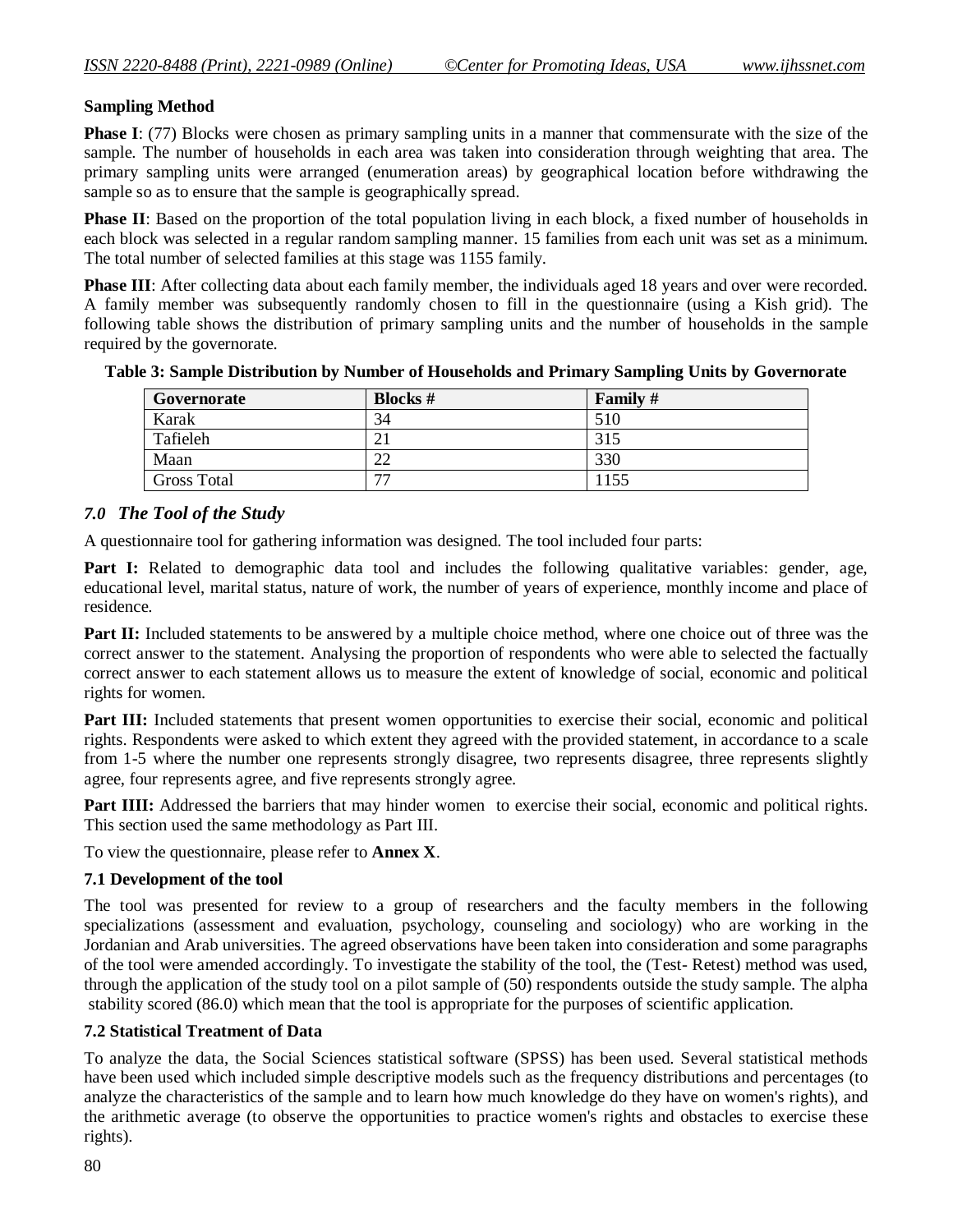## *8.0 Characteristics of the Study Sample*

It is important to understand the characteristics and demographic make-up of the study sample, as this will impact the nature of the responses given. (Tables detailing figures for the individual characteristics can be found in Annex X. The majority of the study sample resides in urban areas and from the age group (30-39). The second largest group was between the ages of 40 and 49. This is assumed to reflect a larger awareness of human rights in general, and women's rights in particular. While the most common highest level of education amongst respondents was a bachelor's degree, a relatively large proportion still only had elementary education, or could only read and write. Perhaps unsurprisingly given the age groupings, the majority of respondents are married, while only a few were number was for the category of widowed. Almost twice as many respondents were working in the public sector computed to the private sector. As many as 9% of respondents reported that they were unemployed. The study illustrated that the household income of the majority of the study sample ranged between 251 and 500 dinars per month – notably the second smallest bracket. Only 17% of respondents' households earned between 501-750 dinars per month, and 4% an income of 1001 dinars or more per month.

## *9.0 The Findings of the Field Study*

### **Measuring knowledge on Women's Social and Economic Rights**

|  |                               | Table 10: The Proportion of Respondents who answered correctly on Women's Social and Economic |  |  |  |  |
|--|-------------------------------|-----------------------------------------------------------------------------------------------|--|--|--|--|
|  | <b>Rights, by Governorate</b> |                                                                                               |  |  |  |  |

| No.            | Paragraphs and Answers                                                                                                                                                 | Karak<br>$N = 510$ |      | <b>Tafieleh</b><br>$N = 315$ |      | Maan<br>$N = 330$ |      | <b>Grand Total</b><br>$N = 1155$ |      |
|----------------|------------------------------------------------------------------------------------------------------------------------------------------------------------------------|--------------------|------|------------------------------|------|-------------------|------|----------------------------------|------|
|                |                                                                                                                                                                        | $\mathcal{C}$      | $\%$ | $\mathcal{C}$                | $\%$ | $\mathsf{C}$      | $\%$ | $\mathcal{C}$                    | $\%$ |
| $\mathbf{1}$   | Education is compulsory and free for all Jordanians in the<br>elementary stage                                                                                         | 273                | 54%  | 182                          | 58%  | 192               | 58%  | 647                              | 56%  |
| $\overline{2}$ | The law guarantees women to place any conditions in the<br>marriage contract                                                                                           | 368                | 72%  | 265                          | 84%  | 288               | 87%  | 921                              | 80%  |
| 3              | Under the legal and legitimate division of inheritance in Jordan:<br>Inheritance is a fundamental right of women under the law                                         | 439                | 86%  | 290                          | 92%  | 313               | 95%  | 1042                             | 90%  |
| $\overline{4}$ | The girl's marriage is held in accordance with Jordanian law:<br>upon reaching the age of 18 years                                                                     | 369                | 72%  | 240                          | 76%  | 258               | 78%  | 867                              | 75%  |
| 5              | In Jordanian law the husband spent at his wife from the date of<br>the marriage contract                                                                               | 311                | 61%  | 237                          | 75%  | 234               | 71%  | 782                              | 68%  |
| 6              | women's right to access health care and family planning services<br>ensures her: the consent of the husband on the choice of<br>contraceptive methods is a requirement |                    | 61%  | 197                          | 63%  | 216               | 65%  | 722                              | 63%  |
| $\overline{7}$ | Jordanian law provides for the economic independence of<br>women: women enjoy independent financial status and<br>uncompromised capacity                               | 310                | 61%  | 210                          | 67%  | 224               | 68%  | 744                              | 64%  |
| 8              | The Jordanian constitution guarantees women the right to work<br>and equal economic opportunities without discrimination                                               | 346                | 68%  | 240                          | 76%  | 229               | 69%  | 815                              | 71%  |
| 9              | The non-working woman has the right to contribute voluntarily<br>to social security                                                                                    |                    | 82%  | 291                          | 92%  | 296               | 90%  | 1005                             | 87%  |
| 10             | Under the law: the husband shall take care of all his wife's<br>expenses regardless of her (work, income and wealth): obligatory                                       |                    | 69%  | 237                          | 75%  | 255               | 77%  | 843                              | 73%  |
|                | Total of social and economic rights                                                                                                                                    | 3494               | 65%  | 2389                         | 76%  | 2505              | 76   | 8388                             | 73   |

**Table (10)** presents the proportion who answered correctly to questions testing their knowledge on women's social and economic rights, among the study sample according to the three governorates. The most correct answers concerned "**legal and legitimate division of inheritance in Jordan: inheritance is a fundamental right of women under the law**" by (90%). This percentage varied little between governorates: (95%) in Maan, (92%) in Tafileh and (86%) in Karak. This result could be interpreted in many ways. It could be because the inheritance represents an essential factor for the economic security of women, as one of the consequences of economic independence which emerged from recent societal change. Also, this right could be more familiar because it is one of the most violated rights in the community, as was indicated by a local study<sup>2</sup>.

 $\overline{\phantom{a}}$  $2^2$  A study conducted by the Jordan National Forum for Women, within "an eye of rights" project, funded by the equal opportunities initative under the title: "A Survey on the Violated Rights of Women and Girls in Irbid Governrate: Inheretance right".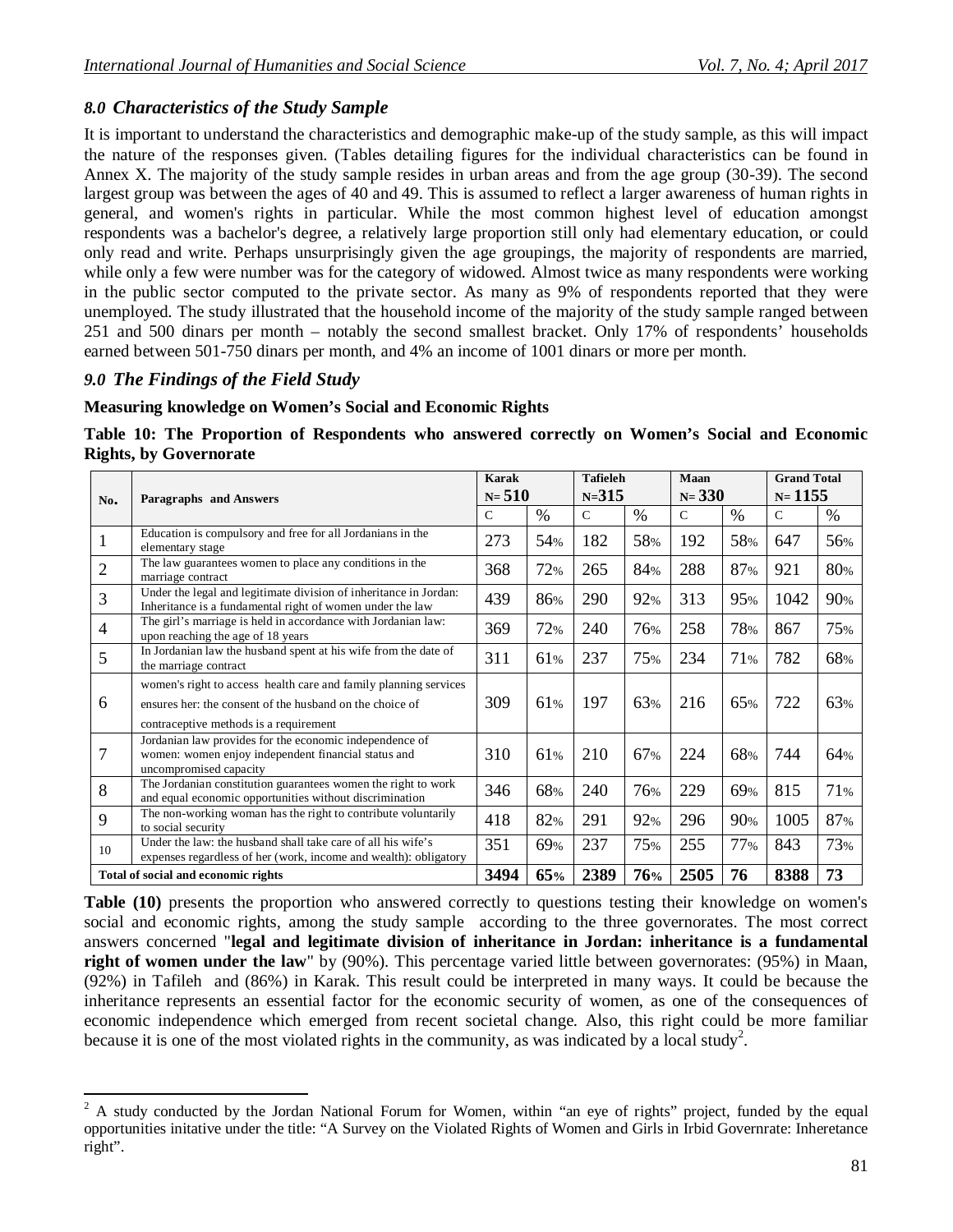The local study found that there is no direct relation between the knowledge of a woman of her right to inheritance and receiving it. It was found that 59% of women and girls qualified for inheritance within the study sample but did not receive it, despite the existence of clear Sharia teachings on inheritance, as stated and detailed in the Holy Koran (Surat Annisaa').

The second area of rights that most respondents answered correctly concerned: " **non-working women may contribute to social security: voluntarily**", by (87%). The highest percentage was in Maan (92%), followed by Tafieleh (90%) and Karak (82%). This knowledge could be attributed to growing individual autonomy of women where Social Security is considered one of the ways of economic safety of the future.

In comparison, the amount of knowledge was very low in relation to "**women's right to access health care and family planning services ensures her: the consent of the husband on the choice of contraceptive methods is a requirement,** " which reached 63% with little variation across governorates. Still, the lowest correct response rate within this section concerned the statement that "**Education is free and compulsory for all Jordanians in the primary level"**, by (56%), in Maan and Tafileh (58%) and in Karak (54%)





**Measuring knowledge on Women's Civil and Political Rights**

| No.                     | Paragraphs and answers                                                                                                             | Karak<br>$N = 510$ |               | <b>Tafieleh</b><br>$N = 315$ |             | Maan<br>$N = 330$ |               | الكلى<br>$N = 1155$ |               |
|-------------------------|------------------------------------------------------------------------------------------------------------------------------------|--------------------|---------------|------------------------------|-------------|-------------------|---------------|---------------------|---------------|
|                         |                                                                                                                                    | C                  | $\frac{6}{6}$ | C                            | $\mathbf C$ | C                 | $\frac{6}{9}$ | C                   | $\frac{0}{0}$ |
| 1                       | Jordanian woman married to non-Jordanian: can't pass<br>on citizenship to her children                                             | 189                | 37            | 147                          | 47          | 115               | 35            | 451                 | 39            |
| $\mathbf{2}$            | The Jordanian Constitution stipulated that the woman has<br>the right to political participation through: voting and<br>nominating | 368                | 72            | 275                          | 87          | 292               | 88            | 945                 | 81            |
| 3                       | The number of quota seats for women according to the<br><b>Elections Law is: 15</b>                                                | 271                | 53            | 174                          | 55          | 159               | 48            | 604                 | 52            |
| $\overline{\mathbf{4}}$ | The Jordanian Constitution guaranteed the right to form<br>associations and trade unions: for women and men                        | 391                | 77            | 284                          | 90          | 305               | 92            | 980                 | 85            |
| 5                       | Leadership positions and public jobs in Jordan: a right for<br>men and women without discrimination                                | 396                | 78            | 251                          | 80          | <b>270</b>        | 82            | 917                 | 80            |
|                         | Total of civil and political rights                                                                                                | 1615               | 63            | 1131                         | 72          | 1141              | 69            | 3887                | 68            |
|                         | Total of civil, political, economic and social rights                                                                              | 5109               | 67            | 3520                         | 74          | 3646              | 74            | 17325               | 71            |

**Table 11: The Proportion of Respondents who answered correctly to questions on women's civil and political rights, governorate**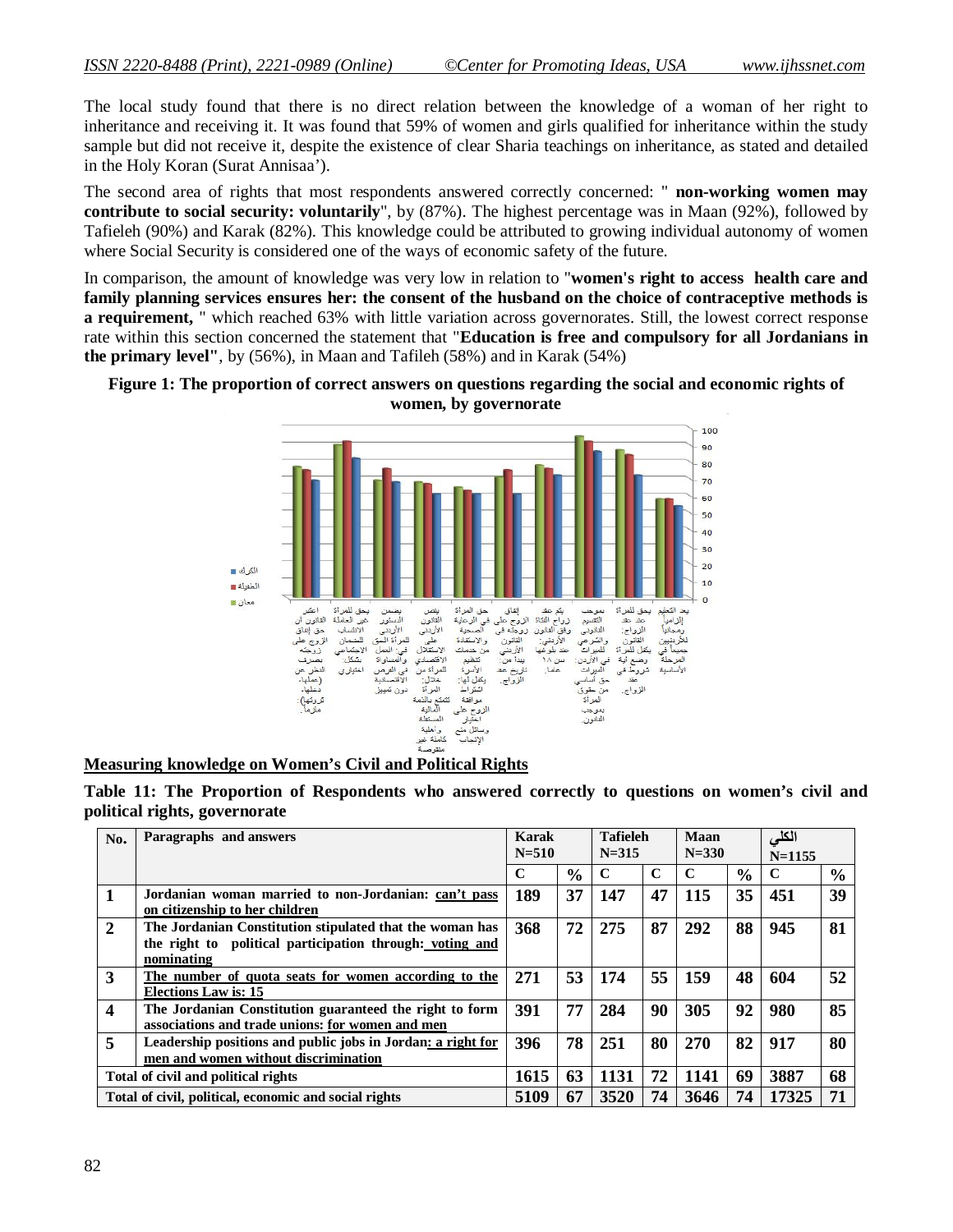**Table (11)** refers to the extent knowledge amongst the study sample on women's civil and political rights by governorates. The total proportion who answered questions on these rights correctly was (71%). In particular, the best knowledge of Civil and Political Rights regarded "**the right to form associations, political parties and trade unions is guaranteed by the Jordanian Constitution: for interested women and men**," where it reached (85%). At the level of the governorates, the best knowledge of this right was in Maan (92%), then in Tafileh (90%) and finally in Karak (77%). This finding may reveal that there are no major perceived legal or regulatory obstacles in the field to establishing associations or political parties. However, respondents knew least about "the right of Jordanian women married to non-Jordanian: have no right to pass on citizenship to their children," with only 39% responding correctly (47% in Tafileh, 37% in Karak and 35% in Maan). This low level of knowledge could be attributed to customs of marriage in the south as they still prefer the marriage of relatives from the family and tribe.



### **Figure 2**: **The Proportion of Respondents who answered correctly to questions on women's civil and political rights, governorate**

|                      |  |                |  | Understanding the differences in extent of knowledge women's social, economic, civil and political rights |  |
|----------------------|--|----------------|--|-----------------------------------------------------------------------------------------------------------|--|
| <b>TRII 48 TAIRE</b> |  | $\blacksquare$ |  | .                                                                                                         |  |

| Table 12: Differences in the extent of knowledge of women's social, economic, civil and political rights |  |  |  |
|----------------------------------------------------------------------------------------------------------|--|--|--|
|----------------------------------------------------------------------------------------------------------|--|--|--|

| <b>Women's Rights</b>  | Arithmetic Average   Standard Deviation   C Value   Degree of Freedom |     |        |      | of<br>Level<br><b>Significance</b> |
|------------------------|-----------------------------------------------------------------------|-----|--------|------|------------------------------------|
| Social and Economic    | 7.26                                                                  | .95 | 39.449 |      |                                    |
| Civil and Political    | 3.37                                                                  |     | 25.12  | 1154 | 0.05                               |
| Women's rights (Total) | 10.63                                                                 | 2.6 | 39.79  |      |                                    |

The average proportion of respondents across all three governates who answered correctly on questions regarding on social and economic rights reached 70%, while only an average 30% responded correctly to questions on civil and political rights. Figure 8 demonstrates that there is little difference between genders in the study sample about the extent of knowledge of women's rights. This could be attributed to the wide spread of education and the modern means of accessing information.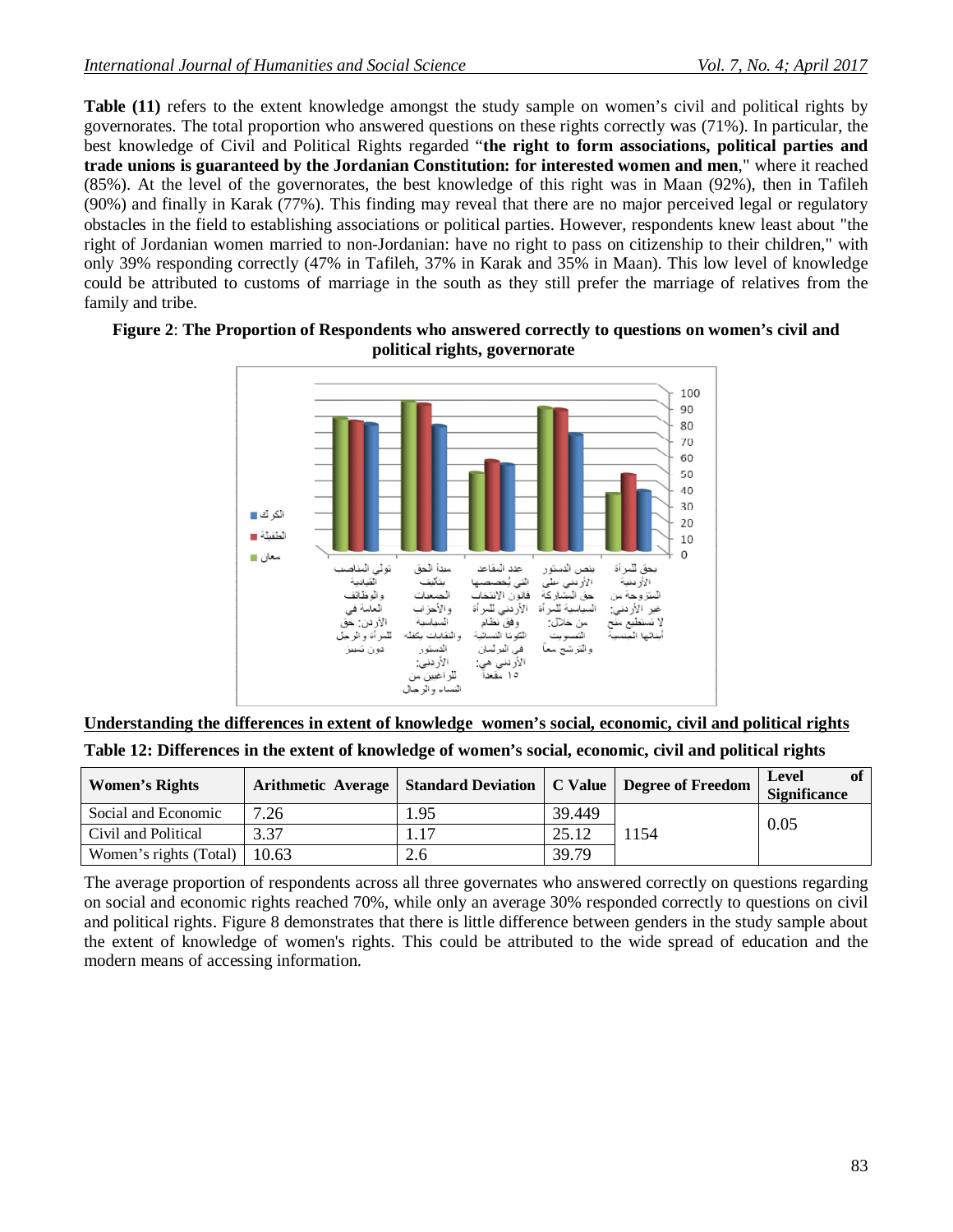

**Figure 8: differences in the extent of knowledge of women's rights according to gender**

#### **Examining Women's Opportunities to Exercise their rights**

**Tables 13 and 14** below display respondents' perceptions of women's opportunities to exercise their civil and political rights. Respondents were asked to which extent they agreed with the provided statement, in accordance to a scale from 1-5 where the number one represents strongly disagree, two represents disagree, three represents slightly agree, four represents agree, and five represents strongly agree. Table 13 shows to what extent women have the opportunity to exercise their social and economic rights in particular. The overall average was 3.64, which means that the study sample sees that there are moderate opportunities to exercise the rights. The average of respondents strongly agreed that "females get an education in the primary stage equal to males,": in Maan the average score was 4.62, in Tafieleh (4.56) and finally in Karak (4.55). This reflects that the chances to access education are largely perceived as equal for both genders. Also, it points out that the Jordanian citizens have positive attitudes towards women's education, while official figures reflect the superiority of females in higher education. In 2014, the proportion of females' enrolled in university education was 52.4% versus 47.6% for males. In comparison, on average respondents disagreed that "married woman can use family planning methods, without the prior consent of the husband," scoring 2.8 in Karak, 2.6 in Tafileh and finally 2.4 in Maan.

Interestingly, respondents on average agreed with the statement that "voluntary contribution to social security provides an opportunity for non-working women to secure their future", scoring (4.10) across all three governorates. However, the proportion of eligible females receiving their social security was only 27% according to the statistics of the social Security Corporation in 2014.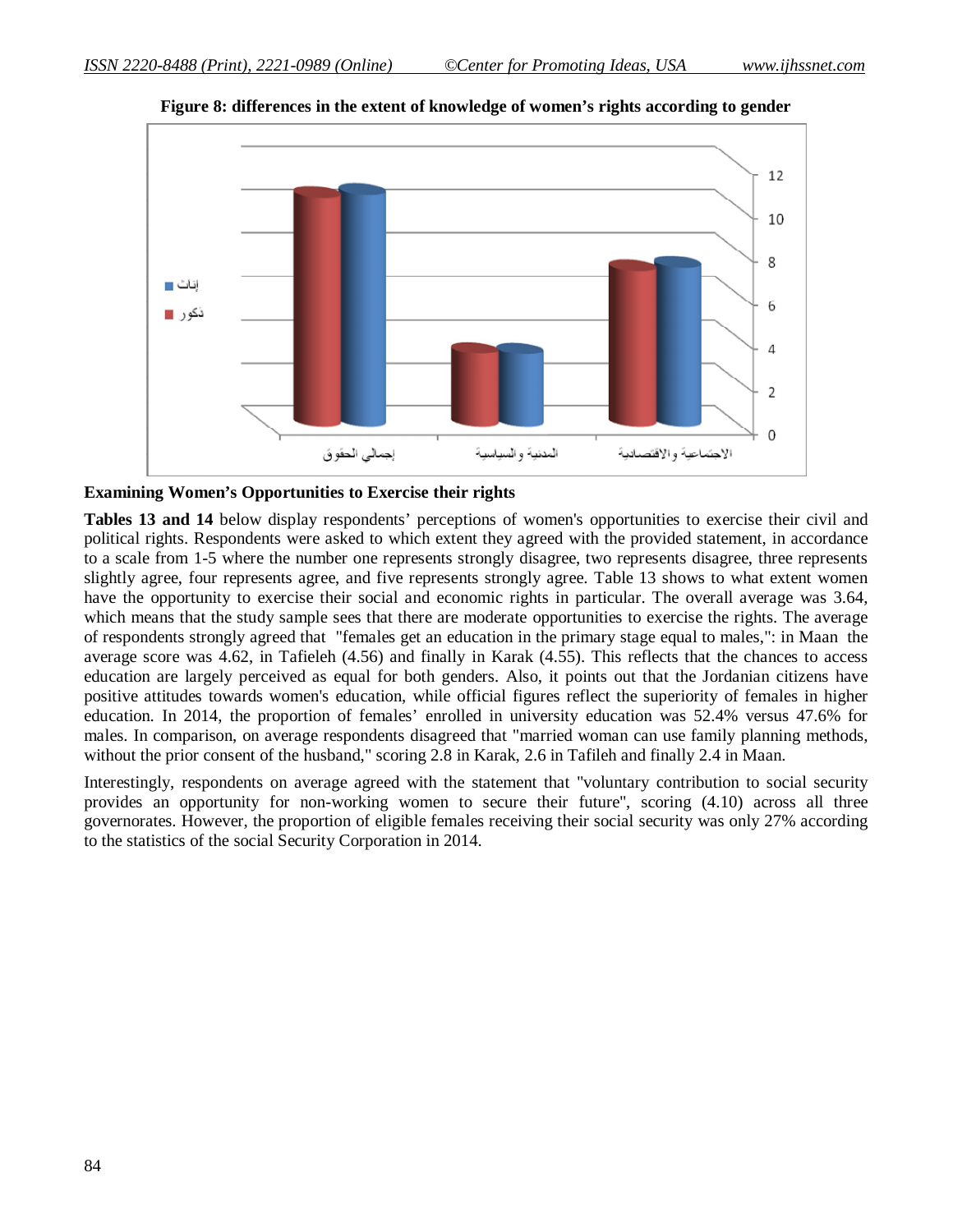| Paragraphs<br>No. |                                                                                                                                                           | <b>Karak</b><br>$N = 510$   |                                     | <b>Tafieleh</b><br>$N = 315$   |                                     | Maan<br>$N = 330$               |                                     | <b>Total</b><br>$N = 1155$     |                                     |  |
|-------------------|-----------------------------------------------------------------------------------------------------------------------------------------------------------|-----------------------------|-------------------------------------|--------------------------------|-------------------------------------|---------------------------------|-------------------------------------|--------------------------------|-------------------------------------|--|
|                   |                                                                                                                                                           | Arithme<br>tical<br>Average | <b>Standard</b><br><b>Deviation</b> | <b>Arithmetical</b><br>Average | <b>Standard</b><br><b>Deviation</b> | <b>Arithmetica</b><br>l Average | <b>Standard</b><br><b>Deviation</b> | <b>Arithmetical</b><br>Average | <b>Standard</b><br><b>Deviation</b> |  |
| 1                 | Females get education in the<br>primary level equal to males                                                                                              | 4.55                        | 0.86                                | 4.56                           | 0.80                                | 4.62                            | 0.80                                | 4.57                           | 0.82                                |  |
| $\overline{2}$    | Women have ability to preset<br>conditions in the marriage<br>contract                                                                                    | 3.70                        | 1.15                                | 3.59                           | 1.15                                | 3.72                            | 1.10                                | 3.68                           | 1.13                                |  |
| 3                 | Women get their inheritance from<br>their family and family in law<br>easily                                                                              | 3.69                        | 1.18                                | 3.32                           | 1.25                                | 3.58                            | 1.12                                | 3.56                           | 1.19                                |  |
| $\overline{5}$    | Women get their expense<br>(alimony) from their husbands as<br>of the date of the marriage<br>contract, no matter how long the<br>period of engagement is | 3.71                        | 1.23                                | 3.66                           | 1.19                                | 3.47                            | 1.21                                | 3.63                           | 1.22                                |  |
| 6                 | Married women can use family<br>planning methods, without the<br>prior consent of the husband                                                             | 2.80                        | 1.40                                | 2.58                           | 1.39                                | 2.38                            | 1.29                                | 2.62                           | 1.38                                |  |
| $\overline{7}$    | The vast majority of women ran<br>their belongings and dispense<br>them freely                                                                            | 3.44                        | 1.14                                | 3.16                           | 1.19                                | 3.16                            | 1.13                                | 3.28                           | 1.16                                |  |
| 8                 | Women are given employment<br>opportunities equal to men                                                                                                  | 3.89                        | 1.12                                | 3.73                           | 1.11                                | 3.75                            | 1.10                                | 3.81                           | 1.11                                |  |
| 9                 | Voluntary contribution to the<br>social Security provides an<br>opportunity for non-working<br>women to secure their future                               | 4.11                        | 1.02                                | 4.10                           | 1.04                                | 4.10                            | 1.05                                | 4.10                           | 1.04                                |  |
| 10                | Husbands spend on their wives,<br>regardless of wives' income or<br>wealth                                                                                | 3.91                        | 1.13                                | 3.65                           | 1.22                                | 3.72                            | 1.18                                | 3.78                           | 1.17                                |  |
| 11                | Women in our society can<br>manage business, contracts and<br>activities related to financial<br>issues at all levels.                                    | 3.76                        | 1.03                                | 3.43                           | 1.20                                | 3.49                            | 1.13                                | 3.59                           | 1.12                                |  |
|                   | Arithmetic Average <sup>3</sup> <sup>*</sup>                                                                                                              | 3.72                        | 0.58                                | 3.57                           | 0.63                                | 3.57                            | 0.58                                | 3.64                           | 0.60                                |  |

| Table 13: Opportunities for women to practice their social and economic rights |  |  |  |  |
|--------------------------------------------------------------------------------|--|--|--|--|
|                                                                                |  |  |  |  |

Addresssing civil and political rights, the average response for all statements was 3.74, indicating that in general respondents agree to a limited extent that women have equal opportunities – but to a lesser degree than social and economic rights. On average respondents agreed that "women can participate in standing and voting for parliamentary and municipal councils freely and without restrictions in accordance with the personal satisfaction", scoring on average 4.10 in Karak, then 3.39 in Tafieleh and finally 3.92 in Maan. This results could reflect the desire of women rather than the actual practice in the field of political participation. Quotas for proportion of positions offered to women in municipal and election laws could help to improve the level of opportunities.

 $\overline{\phantom{a}}$ <sup>3</sup> The value of arithmetic averages concluded by the study will be used to interpret data, as follows:  $1.33 = 1-5$ 

<sup>3</sup>Based on this, if the value of the arithmetic average for the paragraph is (2.33 -1) the result will be low, while if its -2.34) (3.67 the resue will be medium, and if its (5.00-3.68) the result will be high.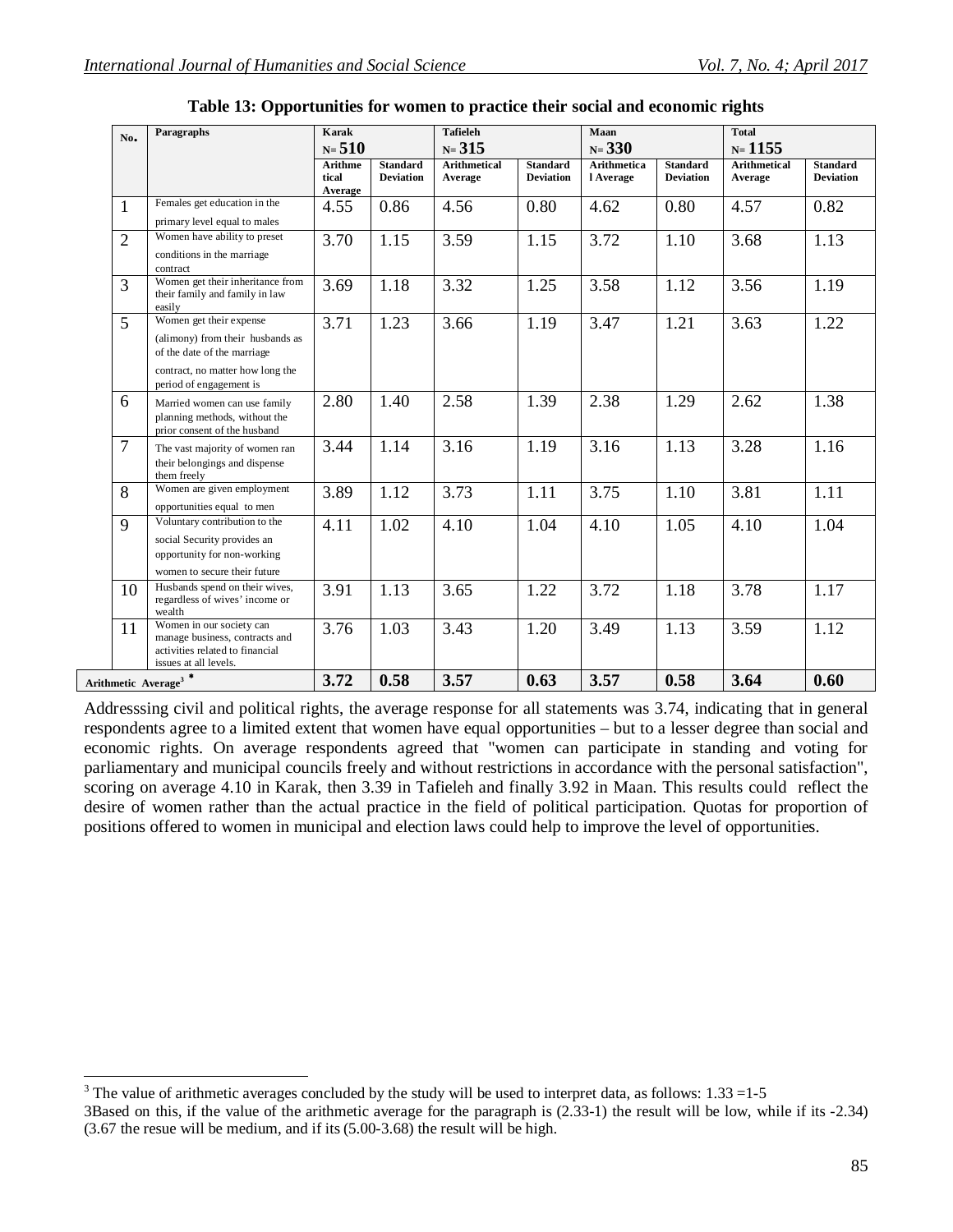|                  |                                                                                                                                                                 | <b>Karak</b><br>$N = 510$        |                                                       | <b>Tafieleh</b><br>$N = 315$     |                                                       | Maan<br>$N = 330$                |                                             | <b>Total</b><br>$N = 1155$       |                                             |
|------------------|-----------------------------------------------------------------------------------------------------------------------------------------------------------------|----------------------------------|-------------------------------------------------------|----------------------------------|-------------------------------------------------------|----------------------------------|---------------------------------------------|----------------------------------|---------------------------------------------|
| No.              | Paragraphs                                                                                                                                                      | <b>Arithmet</b><br>ic<br>Average | <b>Standar</b><br>d<br><b>Deviatio</b><br>$\mathbf n$ | <b>Arithmet</b><br>ic<br>Average | <b>Standar</b><br>$\mathbf d$<br><b>Deviatio</b><br>n | <b>Arithmet</b><br>ic<br>Average | <b>Standar</b><br>d<br><b>Deviatio</b><br>n | <b>Arithmet</b><br>ic<br>Average | <b>Standar</b><br>d<br><b>Deviatio</b><br>n |
| $\mathbf{1}$ .   | Full gender equality of all<br>Jordanian citizens in rights<br>and duties                                                                                       | 3.97                             | 1.21                                                  | 3.81                             | 1.17                                                  | 3.70                             | 1.28                                        | 3.85                             | 1.22                                        |
| $\overline{2}$ . | Women can stand and vote<br>for the parliament and<br>municipal councils freely,<br>without restrictions and in<br>accordance with the personal<br>satisfaction | 4.10                             | 1.01                                                  | 3.93                             | 1.13                                                  | 3.92                             | 1.08                                        | 4.00                             | 1.07                                        |
| 3.               | The quota system is an<br>acceptable mechanism to<br>improve women's access to<br>decision-making positions                                                     | 3.88                             | 1.15                                                  | 3.96                             | 1.14                                                  | 3.82                             | 1.09                                        | 3.89                             | 1.13                                        |
| 4.               | Women in our society can<br>establish civil associations<br>and join them easily.                                                                               | 3.91                             | 1.07                                                  | 3.74                             | 1.10                                                  | 3.80                             | 1.12                                        | 3.83                             | 1.10                                        |
| 5 <sub>1</sub>   | Women in our society have<br>the same rights as men to<br>form and join political<br>parties.                                                                   | 3.49                             | 1.31                                                  | 3.08                             | 1.37                                                  | 2.93                             | 1.33                                        | 3.22                             | 1.35                                        |
| 6.               | Women can assume<br>leadership and public<br>positions in accordance with<br>efficiency criteria and<br>personal capacity                                       | 3.89                             | 1.10                                                  | 3.74                             | 1.25                                                  | 3.71                             | 1.16                                        | 3.80                             | 1.16                                        |
|                  | <b>Overall Average</b>                                                                                                                                          | 3.86                             | 0.77                                                  | 3.67                             | 0.84                                                  | 3.62                             | 0.84                                        | 3.74                             | 0.82                                        |
|                  | The overall average to practice women's social, economic, civil and political rights                                                                            |                                  |                                                       |                                  |                                                       |                                  |                                             | 3.6836                           | .61479                                      |

| Table 14: Opportunities for women to practice their civil and political rights |  |  |  |
|--------------------------------------------------------------------------------|--|--|--|
|--------------------------------------------------------------------------------|--|--|--|

On average respondents only slightly agreed that "Women in our society form political parties and join them as men without discrimination", scoring as follows: in Karak (3.49), in Tafileh (3.0) and finally in Maan (2.93). This ratio indicates that the representation of women in political parties, organizations and trade unions is still weak. Usually, the cultural, social and traditional heritage grants men more opportunities and authority roles rather than women in this field. The statistics in this field indicate that the rate of women's participation in the constituent bodies of parties does not exceed (10%).

Ranking the degree of opportunity for women to practice their rights:

|  |  | Table 15: Chances to practice social and economic rights of women according to the degree of chance and grade |
|--|--|---------------------------------------------------------------------------------------------------------------|
|  |  |                                                                                                               |

| N <sub>0</sub> | Paragraphs                                                                                     | Arithmetic | Standard  | Opportunity | Grad           |
|----------------|------------------------------------------------------------------------------------------------|------------|-----------|-------------|----------------|
|                |                                                                                                | Average    | Deviation | Degree      | e              |
| 1              | Females get education in the primary level equal to males                                      | 4.5749     | .82439    | High        |                |
| $\overline{2}$ | Women have ability to preset conditions in the marriage contract                               | 3.6771     | 1.12808   | Medium      | 5              |
| 3              | Women get their inheritance from their families and in laws easily                             | 3.5576     | 1.19245   | Medium      | 8              |
| 4              | Early marriage is an opportunity for girls who haven't completed their elementary education    | 3.4173     | 1.23736   | Medium      | 9              |
| 5              | Women get their expenses (alimony) from their husbands as of the date of the marriage          | 3.6277     | 1.21584   | Medium      | 6              |
|                | contract, no matter how long the period of engagement is                                       |            |           |             |                |
| 6              | Married women can use family planning methods, without the prior consent of the husband        | 2.6182     | 1.37526   | Medium      | 11             |
| 7              | The vast majority of women ran their belongings and dispense them freely                       | 3.2823     | 1.15894   | Medium      | 10             |
| 8              | Women are given employment opportunities equal to men                                          | 3.8069     | 1.11082   | High        | 3              |
| 9              | Voluntary contribution to the social Security provides an opportunity for non-working          | 4.0987     | 1.03523   | High        | $\overline{2}$ |
|                | women to secure their future                                                                   |            |           |             |                |
| 10             | Husbands spend on their wives, regardless of wives' income or wealth                           | 3.7835     | 1.17376   | High        | $\overline{4}$ |
| 11             | Women in our society can manage business, contracts and activities related to financial issues | 3.5948     | 1.11721   | Medium      | 7              |
|                | at all levels.                                                                                 |            |           |             |                |
|                | Mean Distance                                                                                  | 3.6399     | .59903    | Medium      |                |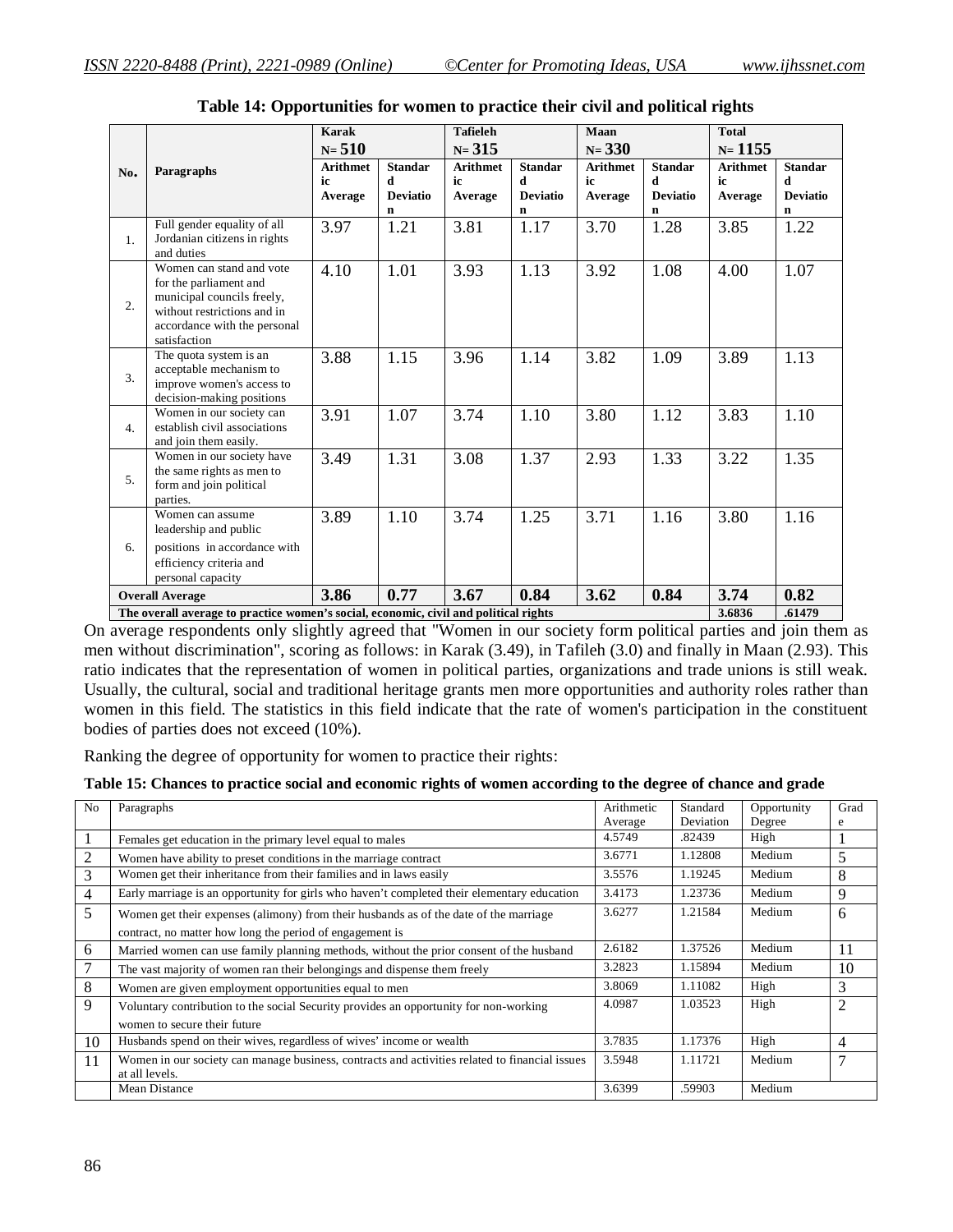**3**

| No.             | Paragraphs                                                                                                                                            | Arithmetic<br>Average | <b>Standard</b><br><b>Deviation</b> | Opportunity<br>degree | Grade          |
|-----------------|-------------------------------------------------------------------------------------------------------------------------------------------------------|-----------------------|-------------------------------------|-----------------------|----------------|
| $\mathbf{1}$    | Full gender equality of all Jordanian citizens in rights<br>and duties                                                                                | 3.8519                | 1.22286                             | High                  | 3              |
| 2               | Women can stand and vote for parliamentary and<br>municipal councils freely, without restrictions and in<br>accordance with the personal satisfaction | 3.9983                | 1.06707                             | High                  | 1              |
| 3               | The quota system is and acceptable mechanism to<br>improve women's access to decision-making centers                                                  | 3.88658               | 1.130996                            | High                  | 2              |
| $\overline{4}$  | Women in our society can establish civil associations<br>and join them easily.                                                                        | 3.8294                | 1.09647                             | High                  | $\overline{4}$ |
| $5\overline{)}$ | Women in our society may form and join political<br>parties such as men                                                                               | 3.2173                | 1.35234                             | Medium                | 6              |
| 6               | Women can assume leadership and public positions in<br>accordance with the efficiency criteria and personal<br>capacity                               | 3.7991                | 1.15872                             | High                  | 5              |
|                 | <b>Average of dimension</b>                                                                                                                           |                       | .81718                              | High                  |                |
|                 | <b>Overall Average</b>                                                                                                                                | 3.6836                | .61479                              | High                  |                |

## **Table 16: Opportunities for women to practice civil and political rights according to opportunity degree and grade**

Figure 9, demonstrates that there was only a slight difference between genders on their understanding of women's opportunities to exercise their rights, whether social, economic, civil and political

| Table (17) Barriers to practice women's social, economic, civil and political rights |  |  |
|--------------------------------------------------------------------------------------|--|--|
|                                                                                      |  |  |

|                        | <b>Obstacles</b>                          | Karak $N = 510$       |                       | Tafieleh $N=315$      |                       | Maan $N = 330$        |                       |               |                |
|------------------------|-------------------------------------------|-----------------------|-----------------------|-----------------------|-----------------------|-----------------------|-----------------------|---------------|----------------|
| NO.                    |                                           | Arithmetic<br>Average | Standard<br>Deviation | Arithmetic<br>Average | Standard<br>Deviation | Arithmetic<br>Average | Standard<br>Deviation | <b>Degree</b> | <b>Rank</b>    |
| 1.                     | Customs and Traditions                    | 4.0922                | 1.13756               | 4.1175                | 1.13240               | 4.2000                | .94338                | High          |                |
| 2.                     | Nepotism and Favouritism                  | 3.9392                | 1.18364               | 4.0286                | 1.09245               | 4.0576                | 1.11348               | High          | $\overline{c}$ |
| 3.                     | Husband or Father (Male<br>Authority)     | 3.8157                | 1.12016               | 3.9619                | 1.04599               | 3.9848                | .98765                | High          | R              |
| $\overline{4}$ .       | <b>Family Responsibilities</b>            | 3.8000                | 1.04853               | 3.9175                | 1.03421               | 3.9788                | .93700                | High          | 4              |
| 5.                     | The level of Women's<br>Education         | 3.7471                | 1.16966               | 3.8603                | 1.13689               | 3.8697                | 1.00666               | High          | 5              |
| 6.                     | Women's self-confidence                   | 3.8039                | 1.17972               | 3.6984                | 1.18153               | 3.9000                | 1.02803               | High          | 6              |
| 7 <sub>1</sub>         | lack of senior management<br>support      | 3.6980                | 1.14516               | 3.7810                | 1.11716               | 3.7818                | 1.10304               | High          |                |
| 8.                     | <b>Financial Cost of</b><br>Participation | 3.6353                | 1.13885               | 3.7238                | 1.13285               | 3.7485                | 1.05779               | High          | 8              |
| 9.                     | Self-Satisfaction                         | 3.6706                | 1.02105               | 3.5937                | 1.07073               | 3.6545                | .90694                | Medium        | 9              |
| 10.                    | Religious Discourse                       | 3.3941                | 1.33987               | 3.4381                | 1.28383               | 3.4818                | 1.22585               | Medium        | 10             |
| 11.                    | Law (legislation)                         | 3.3059                | 1.28638               | 3.2794                | 1.27371               | 3.2424                | 1.26034               | Medium        | 11             |
| 12.                    | <b>Security Nuisances</b>                 | 2.9431                | 1.44537               | 2.9841                | 1.41750               | 2.9212                | 1.41845               | Medium        | 12             |
| <b>Overall Average</b> |                                           | 3.6538                | .70239                | 3.6987                | .71813                | 3.7351                | .57417                | <b>High</b>   |                |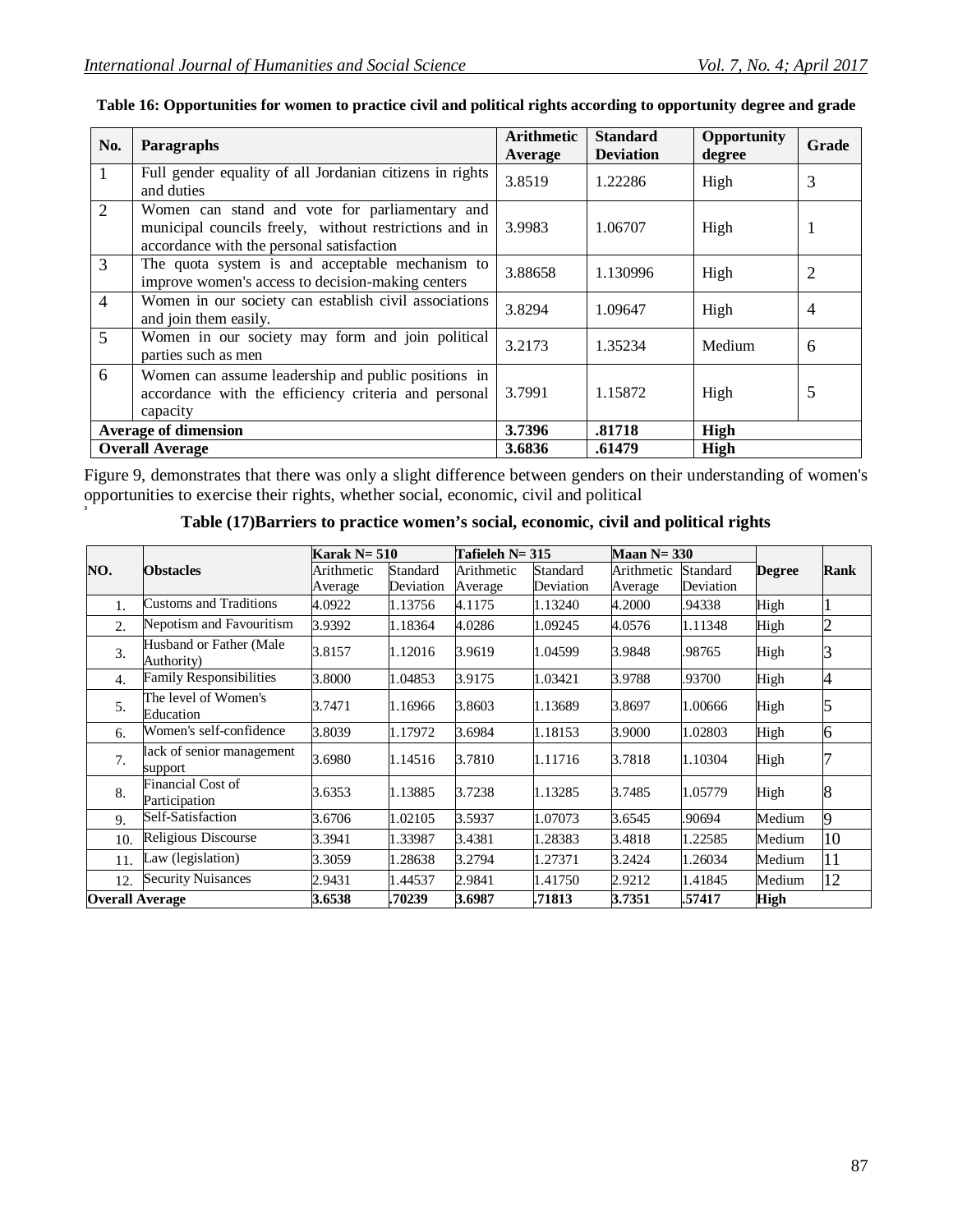

**Figure 9: Differences in practicing women's rights according to gender**

### **Understanding obstacles for women to exercise their rights**

Respondents were asked to what degree a selection of twelve cultural, societal and institutional factors are considered as obstacles for women to practice their social, economic and political rights. Respondents used a scale from 1-5 where the number one represents strongly disagree, two represents disagree, three represents slightly agree, four represents agree, and five represents strongly agree.

Table (17) presents the average degree of obstacles facing women's social, economic, civil and political rights. Notably, on average respondents agreed that nearly all the suggested obstacles are present in their communities. On average respondents agreed that "customs and traditions" were the biggest obstable, followed by "Nepotism and favourism" came in the second place. Comparatively on average respondents only slightly agreed that "legal legislation" is a barrier, and disagreed that "security nuisances" present obstacles.

It is clear from this result that the obstacles that limit the opportunities to exercise women's rights are considered to be mainly of a socio-cultural character. This shows that the communities in the south, despite modernization and social change, are still combining the traditional and modern patterns, maintaining the elements of the paternal system and giving men strength and power at the expense of women. In turn, the results reflect that the laws and legislation of Jordan are advanced in the field of women's rights support. As long as the obstacle is socio-cultural rather than legal, the laws will collide with the cultural and social reality.

### *10.0 Summary of Findings and Recommendations*

### **10.1 The Findings of the General Study**

This study aimed to identify the extent of knowledge of the community's knowledge on women's social, economic, civil and political rights in the governorates of Karak, Tafileh and Ma'an. It also aimed at detecting the opportunities to exercise women's social, economic, civil and political rights and the barriers to exercising these rights.

Generally, the results of the study reflect that women's rights could only be interpreted in the context of the social structure - cultural, economic and political-of the Jordanian society. Particularly, in communities that can be described as traditional where the social traditions represent fixed behavior patterns. In such communities patterns of power are distributed in favor of males. These gender roles and behaviours are legitimised through socialization processes in the family, schools and religious institutions that enhance the strength of norms, values and social traditions.

### **10.2 The results of the study were**

It was shown that the extent of knowledge of the study sample in the areas of **social and economic rights** is higher than the knowledge in the areas of **civil and political rights**.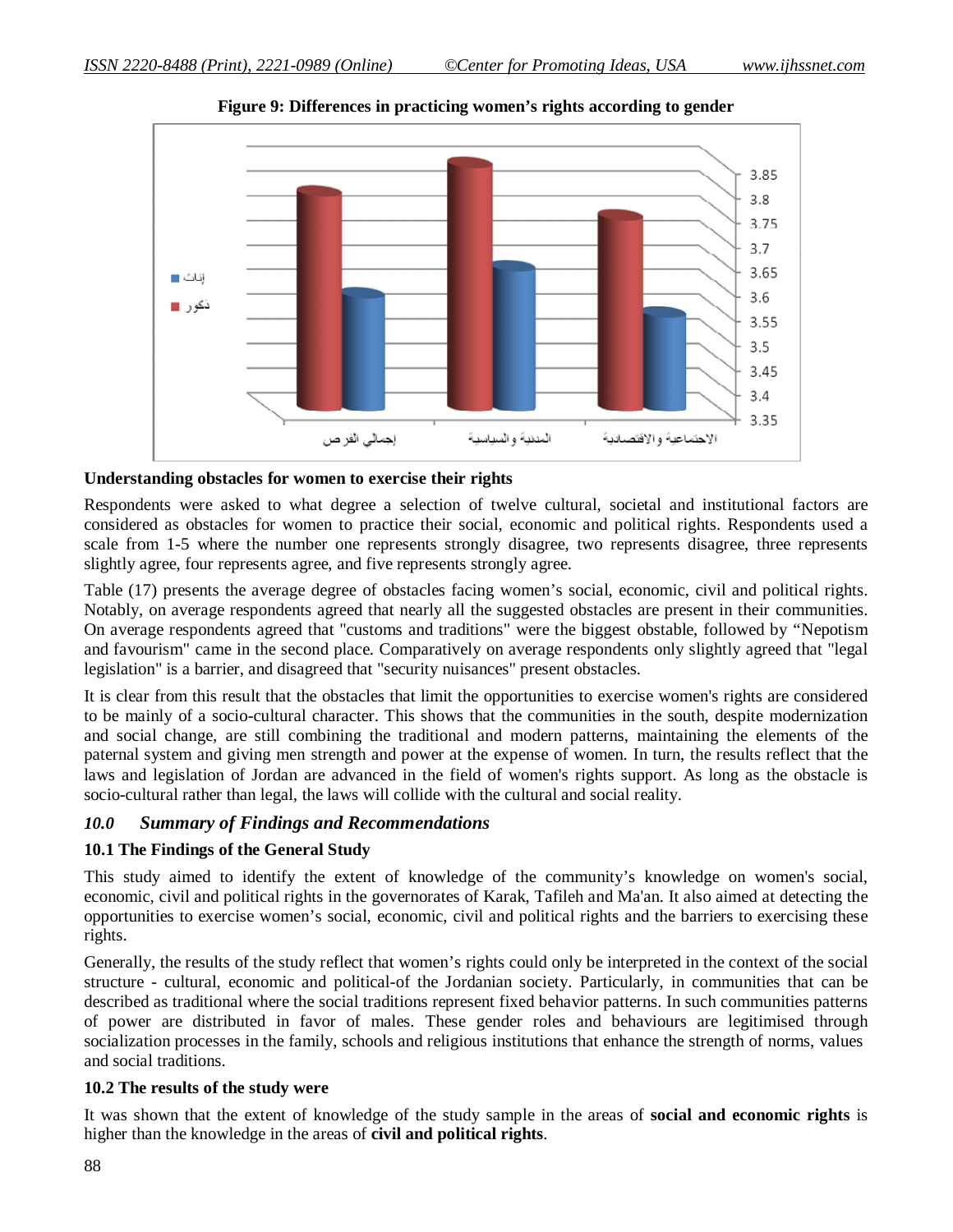In practice, the chances to exercise civil and political rights are higher that the chances to exercise the social and economic rights, according to the study sample. The extent of knowledge of the study sample of all the rights of women achieved 71%. The social and economic rights achieved 73%, while the civil and political rights achieved 68%.

Indeed, the highest percentage of knowledge in the field of social and economic rights was for the right of **inheritance** by 90% and the **voluntary contribution to the Social Security** by 87%. At the level of governorates, Ma'an came in the first place in terms of knowledge of these two rights. The lowest percentage of knowledge for the social and economic rights was related to the right to **health care and family planning**, by 63% and the right to **free and compulsory education** for both genders by 56%.

In the area of knowledge of Civil and Political Rights, the highest knowledge was on the right to **form associations and political parties by** 85%. At the level of governorates, the best knowledge was found in Maan, followed by Tafileh and then Karak. The lowest knowledge area regarded the "inability of Jordanian women to pass on the Jordanian citizenship to their children", where only 39% scored correctly.

When looking at opportunities for women to exercise their rights, on average respondents strongly agreed that education was accessible, and also agreed that women are able to participate to vote and run for candidacy. In turn, on average respondents disagreed that married women are able to exercise their right to use family planning methods without prior consent of the husband.

However, many obstacles to exercising these rights were also identified. "Customs and traditions" followed by "nepotism and favorism" were reported as the highest barriers. Still on average respondents disagreed that legislative and the security aspects limit women's ability to exercise their rights. This result is consistent with most of the studies previously reviewed by the current study. These studies showed that the most important obstacles to the enjoyment of women's rights are related to masculine dominance in social and cultural spheres.

#### *11.0 The Recommendations of the Study*

Based on the results that have been concluded in the field of women's social, economic, civil and political rights, the study recommends the following:

- Implementing specialized programs in the field of raising the level of knowledge and awareness on the rights granted by the law to Jordanian women.
- Finding quality programs that involve men in the awareness programs and raising their knowledge on women's rights, as the role of men in society was identified as a key obstacle for women to exercise their rights.
- Activating the role of institutions working in the field of women's affairs in order to engage the marginalized communities that still suffer from the absence of quality frameworks that contribute to raising awareness and building the capacity of women therein.
- Encouraging women's organizations and institutions to promote the legal knowledge among women in marginalized communities.
- The importance of the participation of the various media in spreading awareness and knowledge of women's rights.
- Implementing programs on women's empowerment in the area of economic rights, particularly in the areas related to inheritance and managing their own financial property.
- Conducting quality scientific studies depending on new variables that were not addressed by the current study in the fields of women's rights and empowerment in the governorates of the south.
- Supporting initiatives and voluntary activities which aim to contribute to raising awareness and changing attitudes towards women's rights and their public participation in society.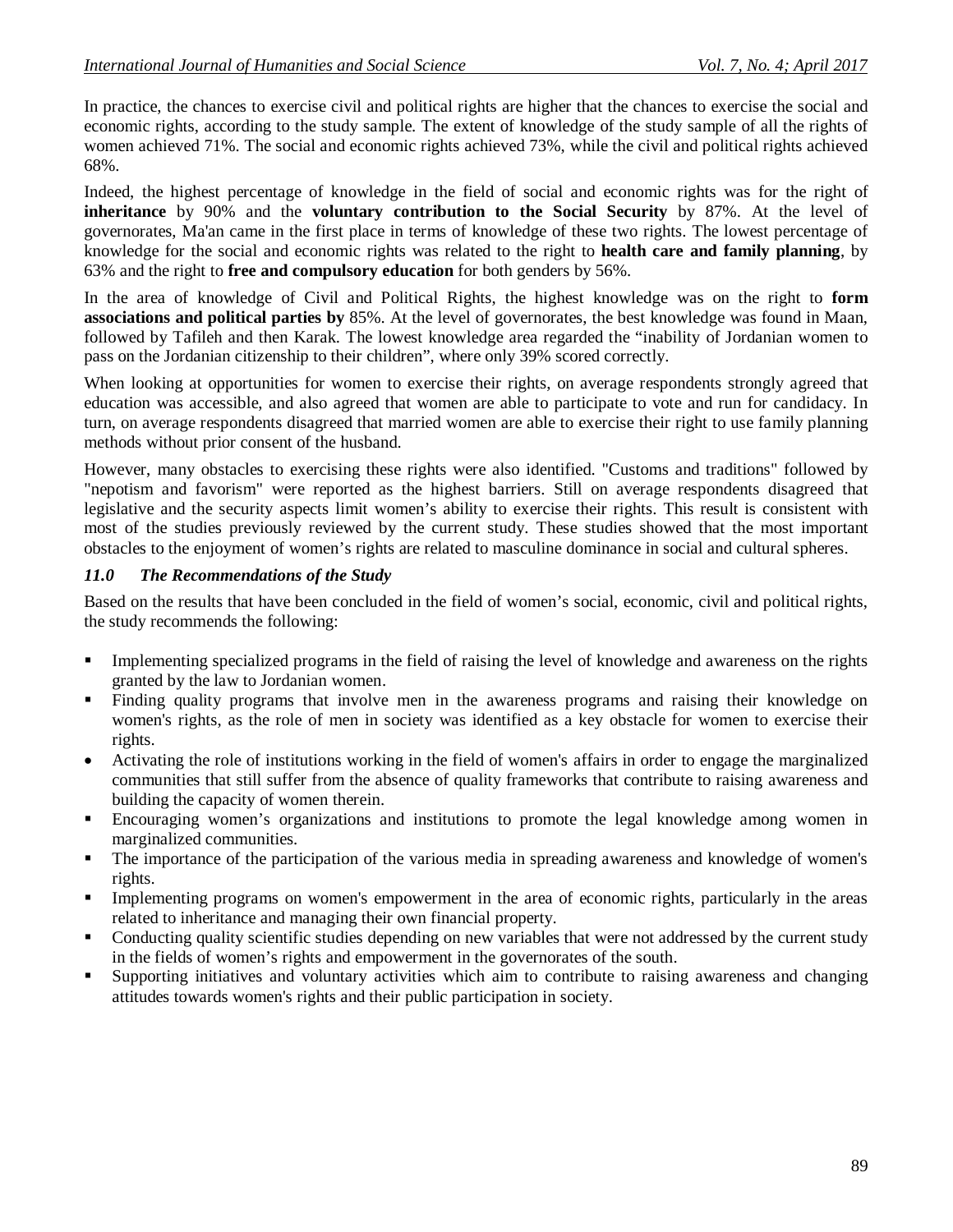### *Sources and references*

Jordanian Consitituion

Labour Law and its amendments No. 8 of 1996

Personal Status Act No. 36 of 2010

Social Security Law No. 1 of 2014

- United Nations (2000), the United Nations Millennium Declaration, United Nations General Assembly, New York.
- United Nations (1979), Convention on the Elimination of All Forms of Discrimination against Women, the UN General Assembly, New York.
- Jordanian National committee Forum for Women (2010), "Eye on rights." Funded by support equal opportunity initiatives under the title: "Clear the violated rights of women and girls in Irbid Governorate: The right of inheritance" program. Available on: http://www.women.jo/ar/news\_details.php?news\_id=1752
- Jeriabie, Mohammed (2008), images and gender roles of men and women in the culture of the Jordanian desert community. Thuraya Centre for Studies, Amman, Jordan.
- Hourani, Abdul Karim (2012), the clan social capital: a sociological study of the components of tribal loyalty and transformations in the Jordanian society. Jordan Journal of Social Sciences, Vol. 5, No. 2, University of Jordan, Amman, Jordan.
- Al-kharouf, Amal and Shami, Suha (2008), Jordanian women working and the extent of their knowledge of their rights in the civil service system: a field study of women working in government ministries centers in Jordan, Humanities and Social Sciences Studies, Vol. 35, No. 2, Amman, Jordan.
- Ameri, valid (2013), the role of Emirati women in political participation, unpublished Master Thesis, University of the Middle East, Amman, Jordan.
- Al-Othman, Hussain (2009), obstacles to women's political participation of Jordan and sociological point of view, Mutah University, Karak, Jordan
- Ayachi, component (1999), the sociology of democracy and the insurgency in Algeria, Dar Secretary for printing, publishing and distribution, 1st Floor, Cairo, Egypt.
- Ayachi, component (2008), the family in the Arab world: the prospects for a shift from paternalism to partnership, the world of thought, Number 3, Vol. 36, Kuwait, S281-325.
- Ferriol, Jill (2011), Glossary of sociology, translation breezes Assaad, Dar seas, Beirut, Lebanon. -
- National Commission for the Jordanian Women (2011), the first national report, "the Jordanian Women's progress toward justice and participation and equality 2010-2011 ", Amman, Jordan The National Commission for Women (2010), women's right to own and inherit property Facts and proposed policies, available at the following link:
	- http://www.women.jo/admin/document/Policy%20Paper-FINAL.pdf
- The National Commission for Women (1998), the second report of the Hashemite Kingdom of Jordan on the implementation of the Convention on the Elimination of All Forms of Discrimination against Women, Amman, Jordan. www.women.jo.
- The National Council for Family Affairs (2009), the reality of the Jordanian women's rights Amlh- field study of women scientist in the industrial cities "are available on the link: www.ncfa.org.jo
- Barakat, Halim (2009), the Arab community in the Horn of Alashran- discuss the changing conditions and relationships. Publications of the Ministry of Culture, the Family Library and Reading for All Festival, Ambassador Press, Amman, Jord2015 .http://www.addustour.com/17527/html.
- Jowayhan, Agadir (2002), knowledge of the final year students at the University of Jordan fundamental rights of women in Jordanian legislation, unpublished Master Thesis, University of Jordan, Amman, Jordan.
- Hrahach, Sana (2004), the Jordanian Bedouin family. Unpublished MA Thesis, University of Jordan, Amman, Jordan.
- Department of Statistics (2015), Employment and Unemployment Survey, Amman, Jordan.
- Department of Civil Status and Passports (2014), Amman, Jordan
- Zain, Ali (1998), women's rights in Lebanon, the graduates of the Institute of Social Science Association, Lebanese University, Section II, Beirut, Lebanon.
- Salem, Zglulh (2004), the reality of Jordan's legal and social status of women, i 1, Dar Jaffa Scientific Publishers, Amman, Jordan.
- Hisham Sharabi (1987), infrastructure Patriarchate: Search in problematic contemporary Arab society, Pioneer House, Beirut, Lebanon.